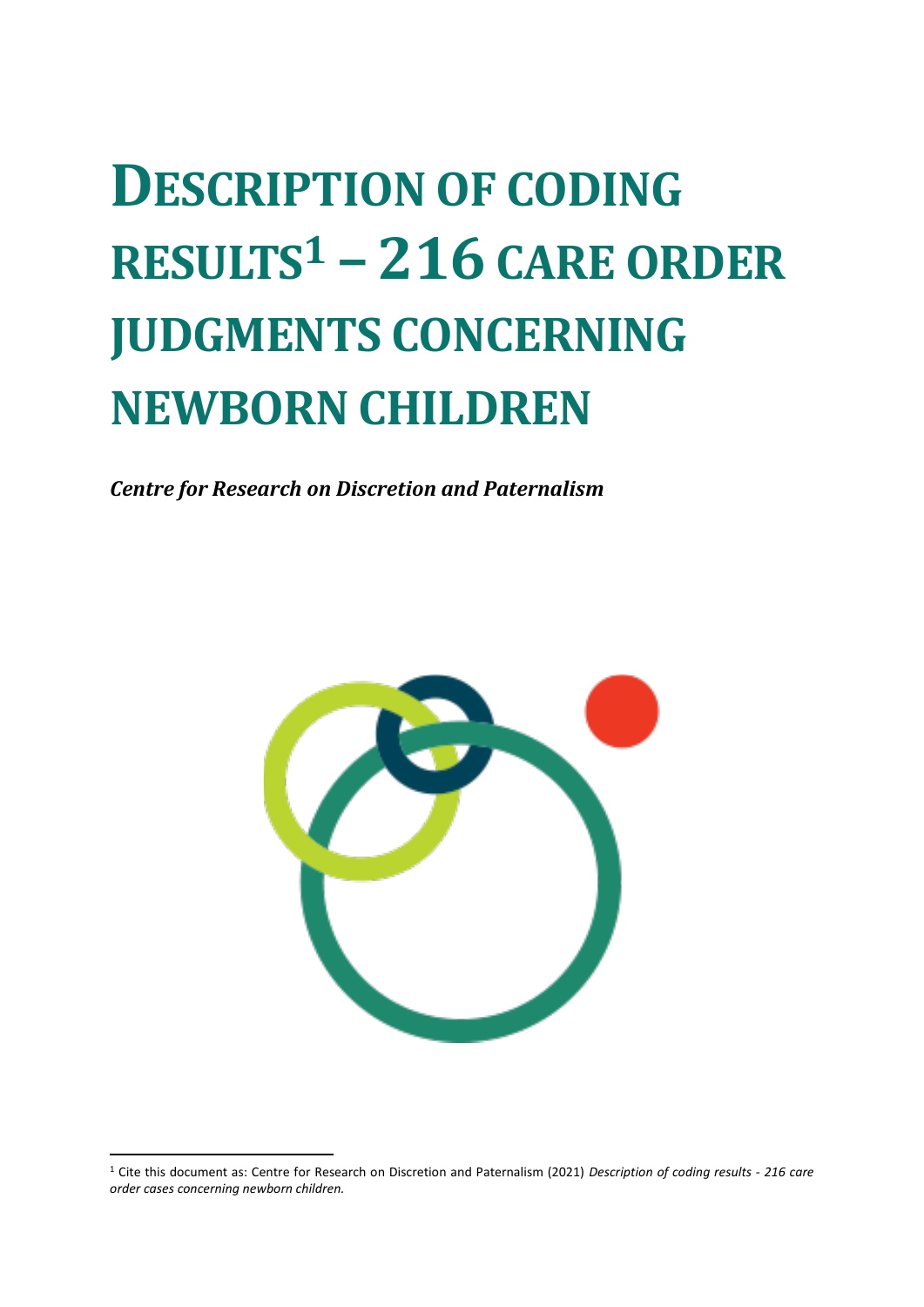



# **Preface**

Presented here are the results of the descriptive coding of care order judgments concerning newborn children collected for the research projects [Acceptability of Child Protection Interventions: A Cross-](https://discretion.uib.no/projects/the-acceptability-of-child-protection-interventions-a-cross-country-analysis/)[Country Analysis\(](https://discretion.uib.no/projects/the-acceptability-of-child-protection-interventions-a-cross-country-analysis/)funded by the Research Council of Norway, grant no. 262773) and [Discretion and the](https://discretion.uib.no/projects/discretion-and-the-childs-best-interest-in-child-protection/)  [Child's Best Interests in Child Protection](https://discretion.uib.no/projects/discretion-and-the-childs-best-interest-in-child-protection/) (funded by the European Research Council, grant no. 724460). 2

The care order cases are from eight European countries: Austria, England, Estonia, Finland, Germany, Ireland, Norway, and Spain. The data material is unique because all judgments from one or several years are collected, either from an entire country, from a large city/region within a country, or all publicly available judgments. The base year is 2016, but earlier or later judgments were included when necessary. A detailed overview of the number of judgments and years can be foun[d here.](https://discretion.uib.no/projects/supplementary-documentation/newborn-judgements/#1571902125462-195ca860-ca9d)

The care order judgments about newborns were selected if the case was about a child that *had been removed from their families for child protection reasons within 30 days of birth.* This may also include cases where a child did not move home from the hospital after birth but only stayed with their parents at a parent–child facility with close monitoring by staff and was removed from their parent's care after more than 30 days after birth. The care order proceedings may take place when the child is older, and on average the child was 8.8 months at the time of the care order. Typically, it is courts or court-like decision making bodies that have the authority to make a care order decision, but the proceedings vary across countries (see Burns, Pösö, and Skivenes 2017).<sup>3</sup>

There are also between-country differences in [how the judgments are written.](https://discretion.uib.no/resources/requirements-for-judgments-in-care-order-decisions-in-8-countries/#1588242680256-00a159db-e96f) Not all courts are obligated to provide reasons for the decision. Moreover, the level of detail varies with respect to whether the judgement must display decisive facts and evidence, assess relevant legal claims by involved parties, present the legal norms underpinning the decision, and assess facts in context of legal norms. Additionally, [the decision-making bodies](https://discretion.uib.no/resources/legal-frame-newborn/) and their mandates or tasks may differ across countries. In some cases, information relevant to the case may not be included in the judgement if it is not within the court's mandate to perform an assessment. The decision-makers also have access to case files with significantly more information on the case not available to the researchers.

The cases were subject to several rounds of rigorous coding and reliability testing by several coders. Code labels were chosen for descriptive and pragmatic purposes and do not reflect any normative value judgments. The information presented in this report is **information as it is available and presented** in the care order judgments.

The data collection process followed strict ethical [procedures](https://www.discretion.uib.no/wp-content/uploads/2019/12/INFORMATION-ABOUT-DATA-PROTECTION-ETHICS-AND-DATA-ACCESS.pdf) for acquiring data access permissions and collecting judgments. The projects underwent rigorous data protection and ethics assessments to ensure compliance with national and international regulations. All actions in relation to the projects are carried out in compliance with ethical principles (including the highest standards of research integrity) and applicable international, EU and national law. The Data Protection Officer at the University of Bergen confirms that the projects' processing of personal data is in accordance with these principles and regulations.

Permissions to access documentation from each individual country were granted upon application and request. Each request included supplementary documentation such as a) a copy of the project description, b) approval letters from the Norwegian Data Protection official, and c) a specification of the requested material. Approval documentation has been received from all research countries.

<sup>&</sup>lt;sup>2</sup> Publications from the project reflects only the authors' views and the funding agency is not responsible for any use that may be made of the information contained therein.

<sup>3</sup> Burns, K. Pösö, T. & Skivenes, M. (eds.) (2017). *Child Welfare Removals by the State: A Cross-Country Analysis of Decision-Making Systems.* New York, NY: Oxford University Press.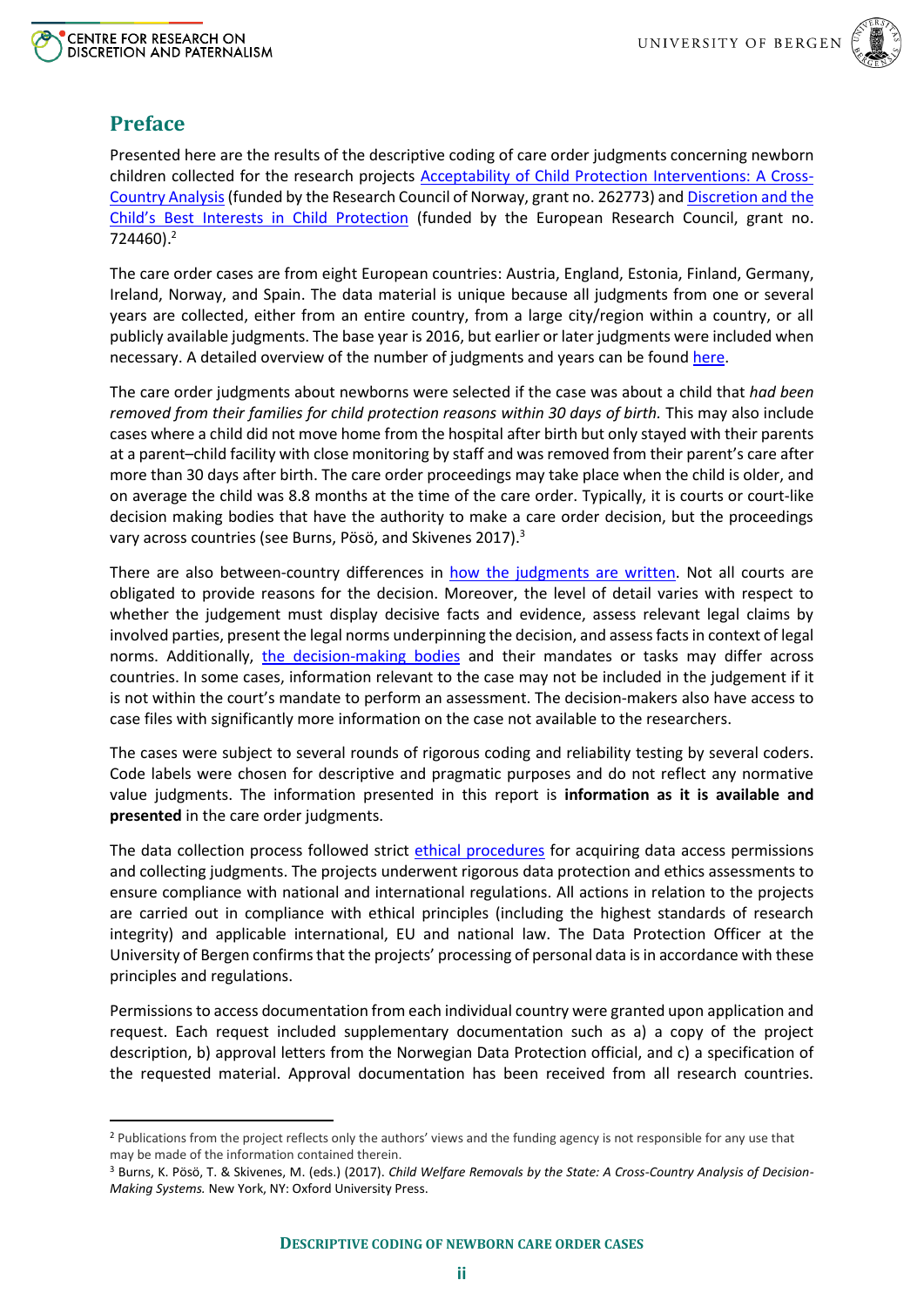



Information received has been [handled as confidential material and been](https://discretion.uib.no/wp-content/uploads/2019/12/SAFE-STORAGE-OF-CHILD-PROTECTION-JUDGEMENTS-.pdf) stored in SAFE; the University of Bergen's secure solution for storage of sensitive material, in accordance with individual access and user agreements for each jurisdiction. All electronic correspondence containing de-identified information has been deleted, and all paper versions are kept in a locked safe in a secure office facility.

Most of the cases have been [translated](https://www.discretion.uib.no/wp-content/uploads/2019/10/Translation-process_short-description.pdf) to English, we have used professional translators. Reliability tests were conducted by research team members to ensure the accuracy of translations.

The report is based on information systematically coded and reliability tested by a group of research assistants, and PhD student Barbara Ruiken<sup>4</sup> has, with supervision by Prof. Skivenes, put together the report. <sup>5</sup> We are grateful for feedback and comments from Prof. Katrin Kriz, Dr. Jenny Krutzinna and Prof. Tarja Pösö. Research coordinator Espen Stokke has assisted with proofs and layout.

<sup>4</sup> [Barbara Ruiken](https://discretion.uib.no/people/staff/barbara-ruiken/) is a PhD Candidate in political science at the Centre for Research on Discretion and Paternalism, University of Bergen.

<sup>5</sup> [Professor Marit Skivenes](https://discretion.uib.no/people/principal-investigator/) is Director of Centre for Research on Discretion and Paternalism, University of Bergen.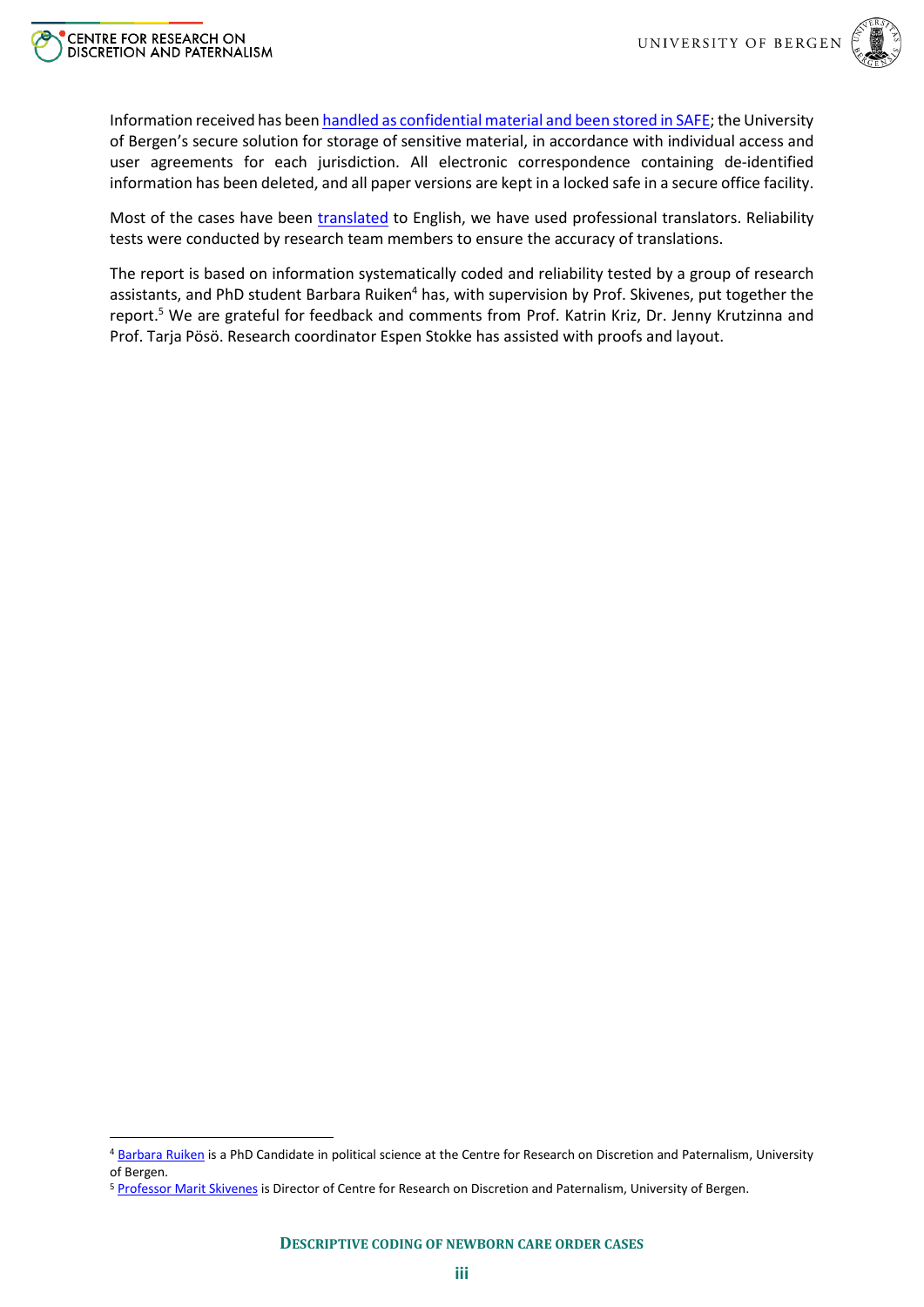



# **Dissemination based on the data material**

- Kriz, K., Krutzinna, J., Pösö, T. & Skivenes, M. (forthcoming). "The Invisible Child: A Comparative Study of Newborn Removal Judgments from a Child Equality Perspective (CEP)." *The International Journal of Children´s Rights*.
- Luhamaa, K., McEwan-Strand, A., Ruiken, B., Skivenes, M. & Wingens, F. (2021). "[Services and](https://doi.org/10.1016/j.childyouth.2020.105762)  [support for mothers and newborn babies in vulnerable situations: A study of eight European](https://doi.org/10.1016/j.childyouth.2020.105762)  [jurisdictions.](https://doi.org/10.1016/j.childyouth.2020.105762)" *Children and Youth Services Review* 120(105762): 1-10.
- Krutzinna, J. & Skivenes, M. (2021). "[Judging parental competence: A cross-country analysis of](https://onlinelibrary.wiley.com/doi/10.1111/cfs.12788)  [judicial decision makers' written assessment of mothers' parenting capacities in newborn](https://onlinelibrary.wiley.com/doi/10.1111/cfs.12788)  [removal cases.](https://onlinelibrary.wiley.com/doi/10.1111/cfs.12788)" *Child and Family Social Work* 26(1): 50-60.
- Skivenes, M. (2021) "Can More Be Done?" *Discretion Blog.* Centre for Research on Discretion and Paternalism. April 30. [https://discretion.uib.no/can-more-be-done/.](https://discretion.uib.no/can-more-be-done/)
- Skivenes, M. (2021) "Vi bør gjøre mer for sårbare familier." *Stat & Individ*. Forskning.no. May 6. [https://blogg.forskning.no/blogg-stat-og-individ/vi-bor-gjore-mer-for-sarbare](https://blogg.forskning.no/blogg-stat-og-individ/vi-bor-gjore-mer-for-sarbare-familier/1856228)[familier/1856228.](https://blogg.forskning.no/blogg-stat-og-individ/vi-bor-gjore-mer-for-sarbare-familier/1856228)
- Ruiken (2021) "Støtte til mødre og nyfødte i sårbare situasjoner." *Barnevernfrokost (webinar)*. Centre for Research on Discretion and Paternalism. February 17. [https://discretion.uib.no/support](https://discretion.uib.no/support-for-mothers-and-newborns-in-vulnerable-situations/)[for-mothers-and-newborns-in-vulnerable-situations/](https://discretion.uib.no/support-for-mothers-and-newborns-in-vulnerable-situations/)

# **Related publications**

- Juhasz, I. (forthcoming). "Asserting the right to care Birth parents' arguments in newborn care orders. *Journal of Social Work*.
- Magruder, J. & Berrick, J. D. (2022) "A [longitudinal investigation of infants and out-of-home care.](https://www.tandfonline.com/doi/full/10.1080/15548732.2022.2036294?scroll=top&needAccess=true)" *Journal of Public Child Welfare*. Ahead-of-print, 1-18.
- Juhasz, Ida B. (2020) "[Child welfare and future assessments](https://doi.org/10.1016/j.childyouth.2020.105137)  An analysis of discretionary decision[making in newborn removals in Norway.](https://doi.org/10.1016/j.childyouth.2020.105137)" *Children and Youth Services Review* 116(105137): 1-10.
- Hestbæk, Höjer, Pösö & Skivenes. (2020). "[Child Welfare Removal of infants: Exploring policies and](https://www.sciencedirect.com/science/article/pii/S019074091930670X)  [principles for decision-making in Nordic countries.](https://www.sciencedirect.com/science/article/pii/S019074091930670X)" *Children and Youth Service Review* 108(104572): 1-8.
- Berrick, J., Dickens, J., Pösö, T. and Skivenes, M. (2018). "[Care order templates as institutional scripts](https://escholarship.org/uc/item/6bx977j5)  [in child protection: a cross-system analysis.](https://escholarship.org/uc/item/6bx977j5)" *Children and Youth Services Review* 84: 40-47.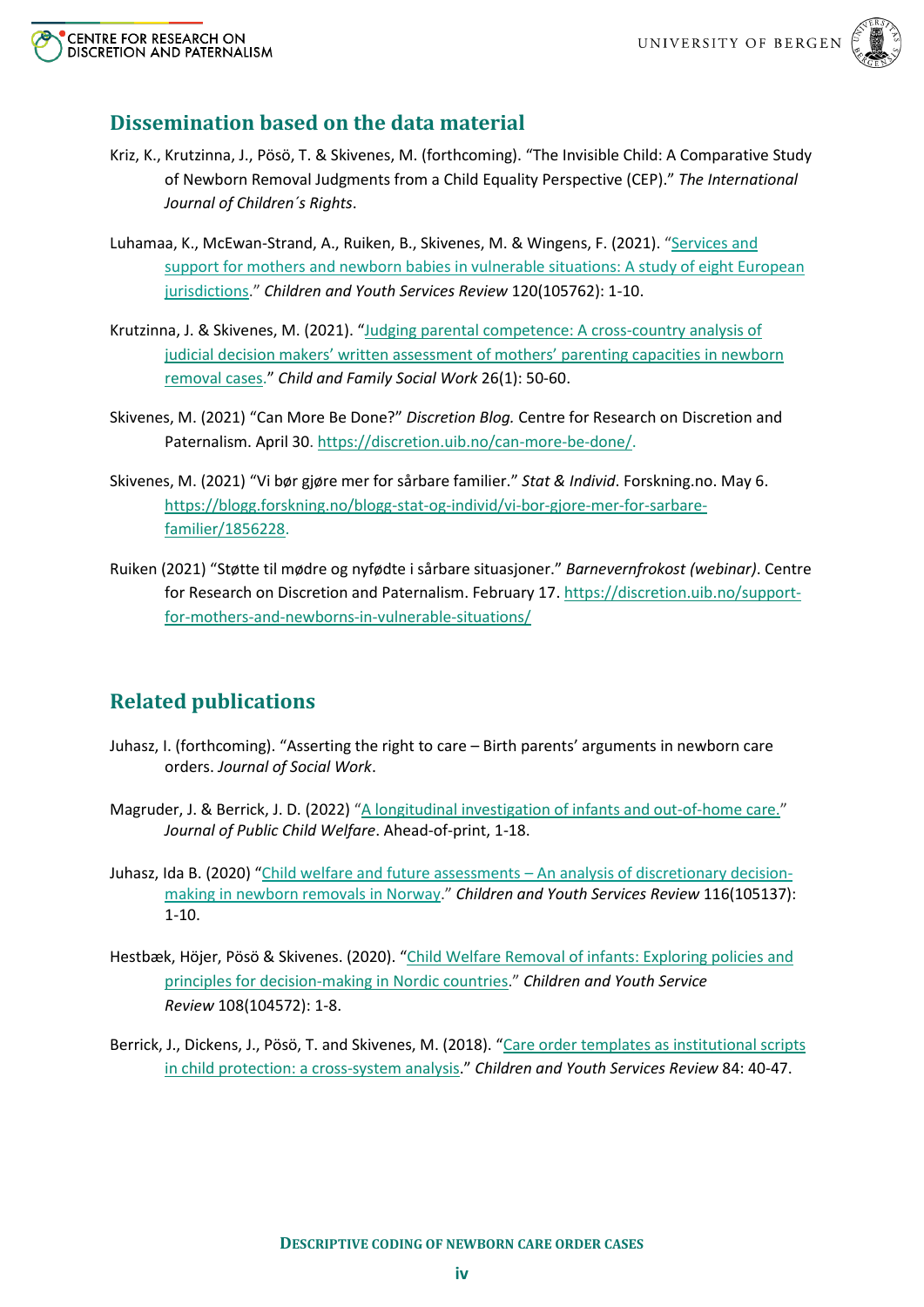



# **Content**

| Description of coding results - 216 care order judgments concerning newborn children 1 |
|----------------------------------------------------------------------------------------|
|                                                                                        |
|                                                                                        |
|                                                                                        |
|                                                                                        |
|                                                                                        |
|                                                                                        |
|                                                                                        |
|                                                                                        |
|                                                                                        |
|                                                                                        |
|                                                                                        |
|                                                                                        |
|                                                                                        |
|                                                                                        |
|                                                                                        |
|                                                                                        |
|                                                                                        |
|                                                                                        |
|                                                                                        |
|                                                                                        |
|                                                                                        |
|                                                                                        |
|                                                                                        |
|                                                                                        |
|                                                                                        |
|                                                                                        |
|                                                                                        |
|                                                                                        |
|                                                                                        |
|                                                                                        |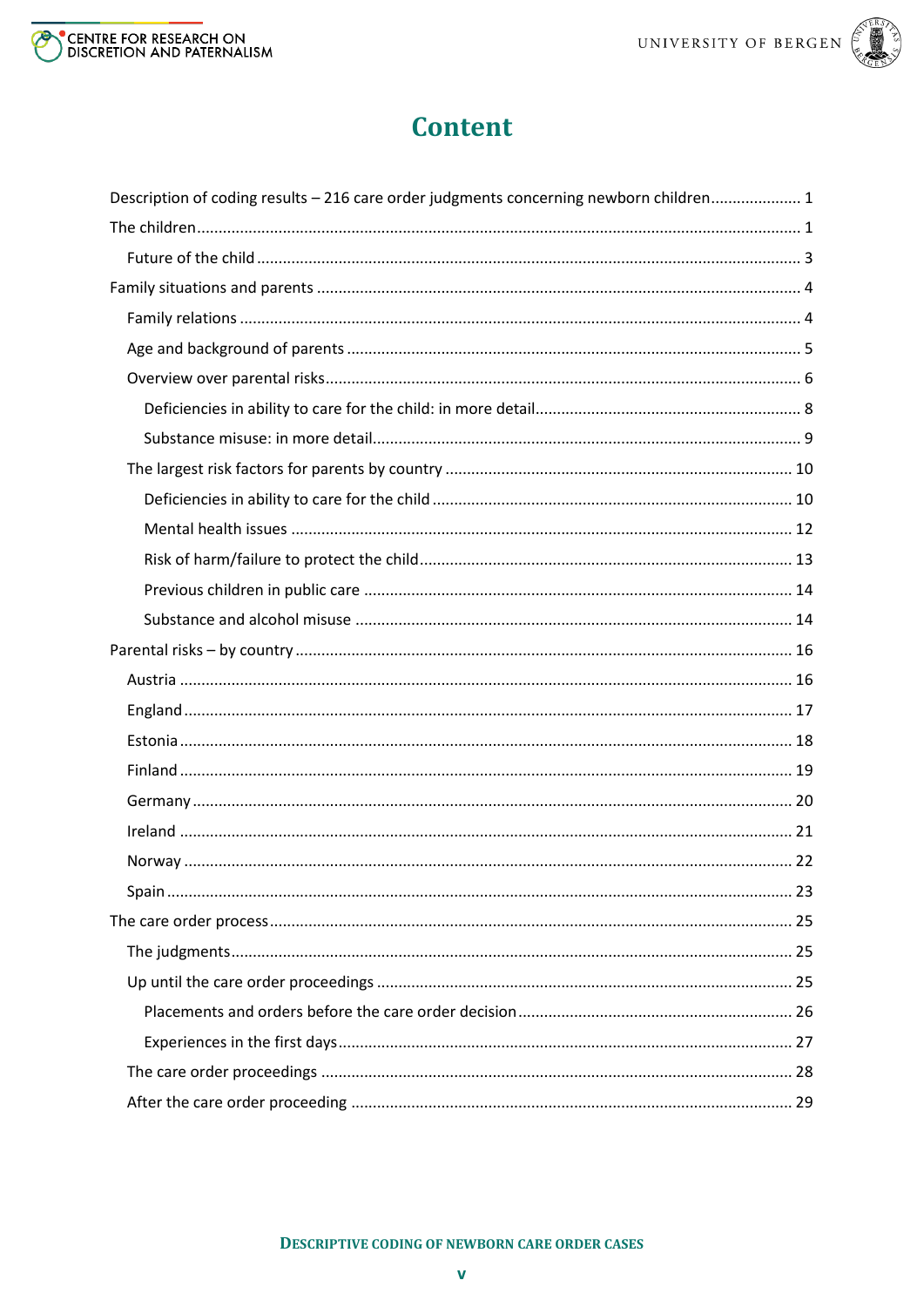

# <span id="page-5-0"></span>**Description of coding results – 216 care order judgments concerning newborn children**

# <span id="page-5-1"></span>**The children**

There are 220 newborn children in the 216 care order cases in the sample, which means that there are four pairs of twins among the newborns. For 16% of the children in the care orders, the gender has not been disclosed in the judgments (see Figure 1). Forty-five percent of the children are boys, and 39% are girls. It varies how much the children are described in the judgement – but overall, it is more common that a child is described not at all or very little (with only one or two sentences containing limited or very general information), see [figure 2.](#page-5-2)<sup>6</sup> Norway, Ireland, and Austria are the countries providing the most comprehensive descriptions of the child, often including several paragraphs, while judgments in Germany, Spain, and England provide only limited descriptions.

99 boys 86 girls 35 children whose gender was not mentioned 45% 39% 16%

*Figure 1 - Gender of the child (N=220)*

<span id="page-5-2"></span>



Children can have experiences already in utero that may influence them later in life. In just under a quarter of the judgments, courts provide information regarding pre-birth risks(such as drugs, smoking, medicine, etc.) but also if the pregnancy is described as being normal, or if there have been any issues during pregnancy that are likely to have influenced the fetus (se[e figure 3\)](#page-6-0). This information is given in

<sup>6</sup> Code description: "This code covers how much the child is described. Descriptions do not have to be firsthand; they can rely on reports or statements from institutions/foster parents to describe the child" (Code 48: Description of the child).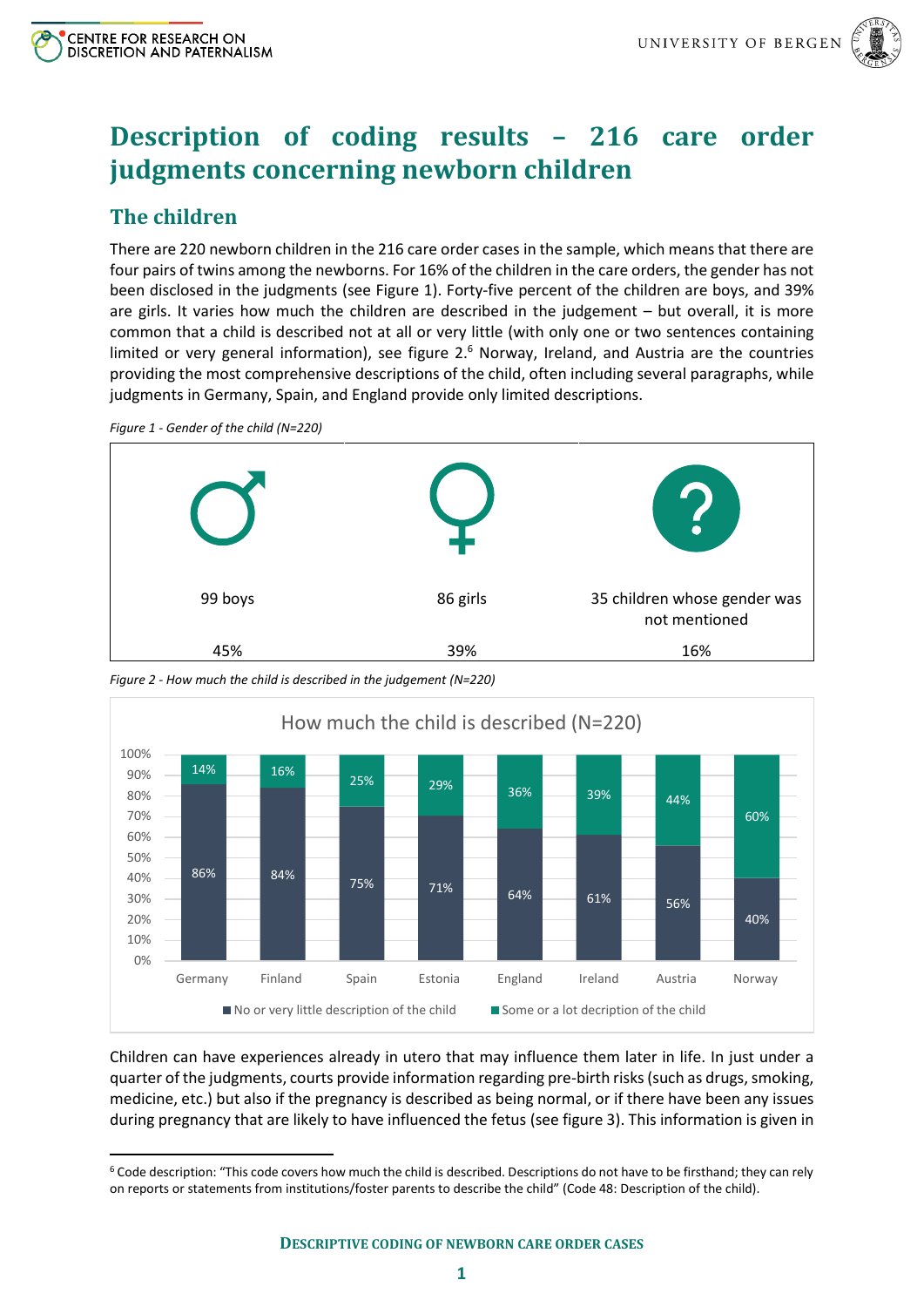



over half of the judgments from Estonia, less than a third of the Irish, Norwegian and German judgments and rarely in the Austrian, English, Finnish, and Spanish judgments.

<span id="page-6-0"></span>



In one out of ten cases, the court mentions that all is well with the child at birth, and in over half of the judgments, there is no mention of the child's condition at birth. In the remaining cases there are issues with prematurity, weight, withdrawal symptoms or other issues that negatively affect the child. There may be several issues concerning one child. The distribution of these issues varies substantially across the countries, see [figure 3.](#page-6-0)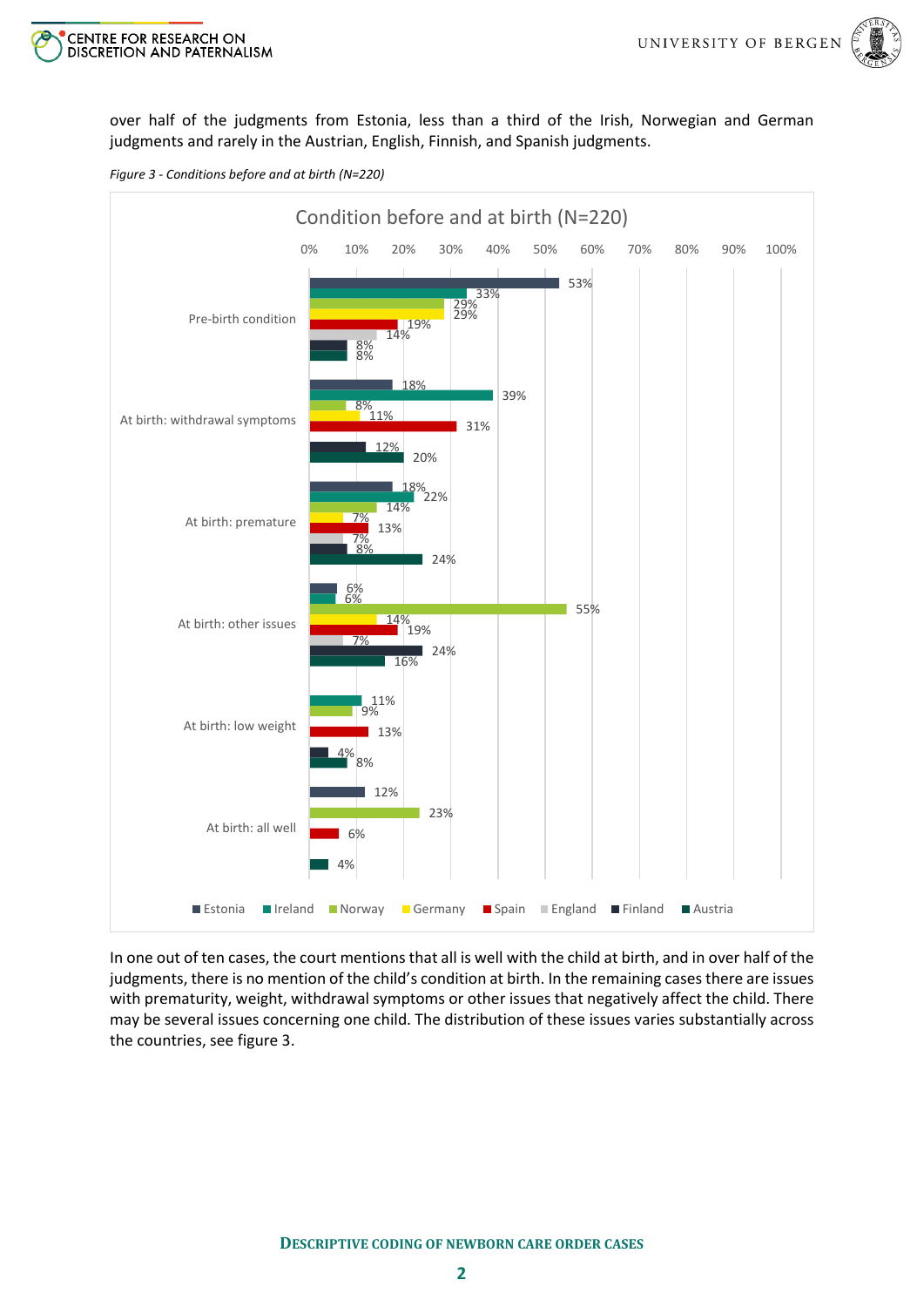



# <span id="page-7-0"></span>**Future of the child**

The care order cases mark a crossroad in the life of the child, heavily influencing their future.<sup>7</sup> The judgments discuss and assess the future of the child and factors that affect this to a varying degree.

One such factor is care needs: seen as one, the judgments are split down the middle regarding if the decision-makers point out that the child has care needs (see [figure 4\)](#page-7-1). <sup>8</sup> There are differences between the countries – Austria and Norway mention care needs of the child in 60% of judgments or more, while England, Germany, Ireland and Spain are at around 40% and Estonia and Finland are at below 30%.



<span id="page-7-1"></span>*Figure 4 - If the child requires care (N=220)*

The child can be described with general needs that any newborn child has (38% of judgments), with specific needs that go beyond the needs that every child has (10%), both of these (19%) or no mention of needs at all (33%) (see [figure 5\)](#page-8-2). There are significant variations between the countries here.

<sup>7</sup> Code description: "Text snippets that include mentioning of the future of the child, including factors concerning the future of the child and/or a long-term perspective for the child, including mentioning the situation of the child as an adult. It can be mentioning of providing support that are designed to prepare the child or young person for an independent adult life; and or it can be mention of preparation for transition to adulthood and independence, in accordance with the child´s personal capacities and circumstances" (Code 53: Future described/assessed).

<sup>8</sup> Code description: "Is it general descriptions of babies and, for example, their needs or is it specific descriptions of the concerned baby in the case" (Code 54: General/specific description of needs).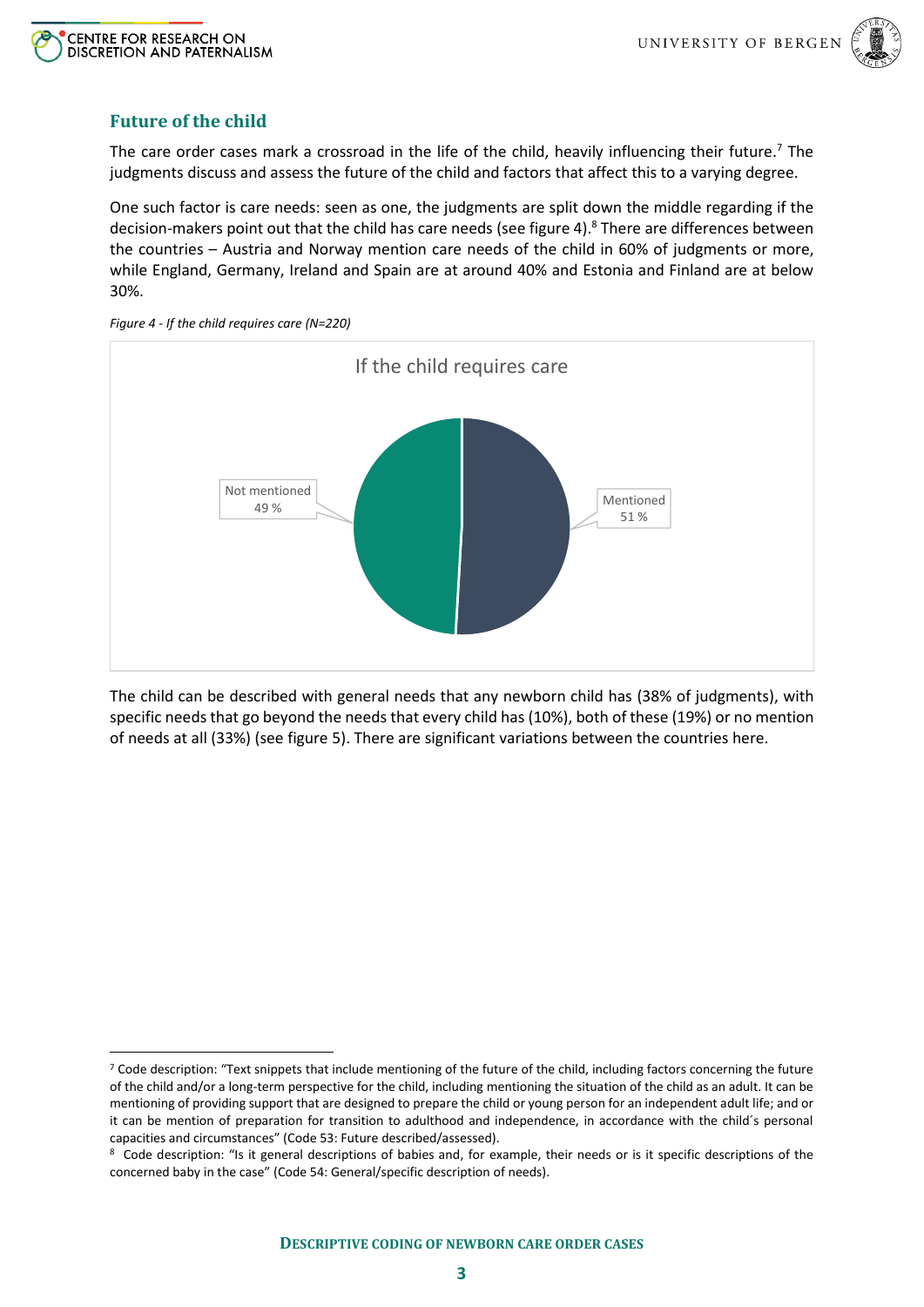



#### <span id="page-8-2"></span>*Figure 5 - Needs of the child (N=220)*



Most judgments contain some form of reference to the child's future. The Estonian, Irish and Spanish judgments always contain a reference to or an assessment of the child's future. Germany, Norway, and England do so in around 95% of their judgments. Austria and Finland are just below 90%.



*Figure 6 - Future assessed or described (N=220)*

# <span id="page-8-0"></span>**Family situations and parents**

#### <span id="page-8-1"></span>**Family relations**

Siblings of the newborn children in the judgments are relevant as they provide the opportunity to evaluate previous care experiences and history of the parents. Most of the newborns in the data have one or more siblings. The pattern is similar across all eight countries, although there is some variation (see [figure 7\)](#page-9-1). Finland stands out, including only little or unclear information regarding siblings of the newborn in more than half of all recorded judgments. Sometimes these siblings are part of the same care order proceedings. Other times they have been part of earlier proceedings.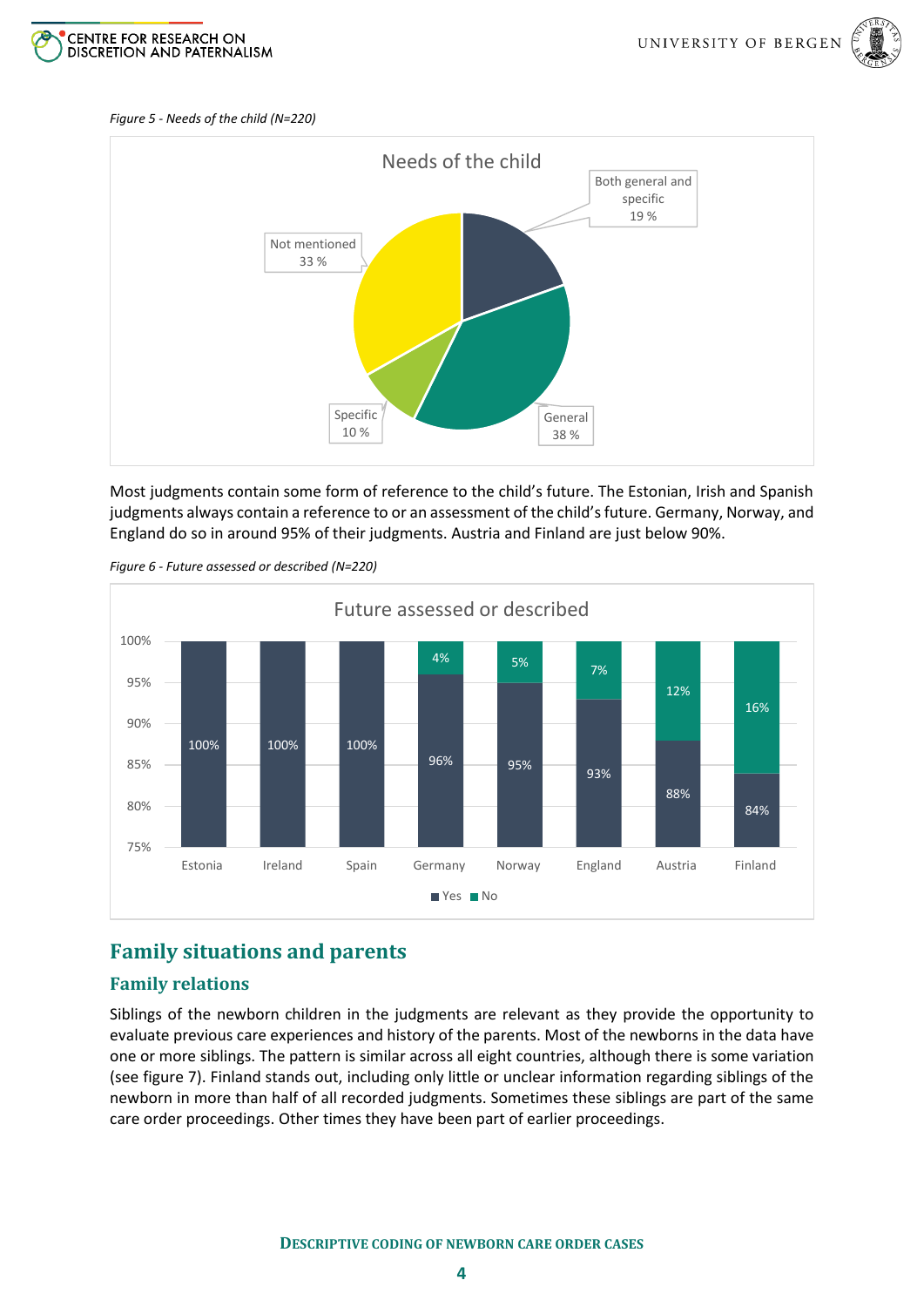



#### <span id="page-9-1"></span>*Figure 7 – Siblings (N=216)*



The siblings of the child are more often than not in public care, either kinship placements or foster care (a few in institutions), see [figure 8.](#page-9-2) In a few cases, siblings of the newborn have remained in the care of their biological parents. The pattern is similar across the eight countries.



<span id="page-9-2"></span>*Figure 8 - Siblings in child welfare service care (N=216)*

#### <span id="page-9-0"></span>**Age and background of parents**

The paternity of the child is known in most cases, but there is also a substantial number of cases where the paternity is unknown, undetermined, or not mentioned (se[e figure 9\)](#page-10-1). <sup>9</sup> Especially in Estonia, there are many children whose fathers are unknown, while there is no question regarding paternity in the English cases. In Finland, Germany, and Norway, paternity is unknown or undisclosed by the mother in about a quarter of cases. This is also the case for some of the Austrian, Irish, and Spanish cases.

<sup>9</sup> Code description: "Whether the father is known and mentioned in the judgment. If the father is known and not disputed, it is a "yes" even if he is not registered in the birth certificate. "Not determined" is where there is mention of a father or several fathers, but it is unclear or undetermined/disputed who the birth father is" (Code 13: Paternity unknown).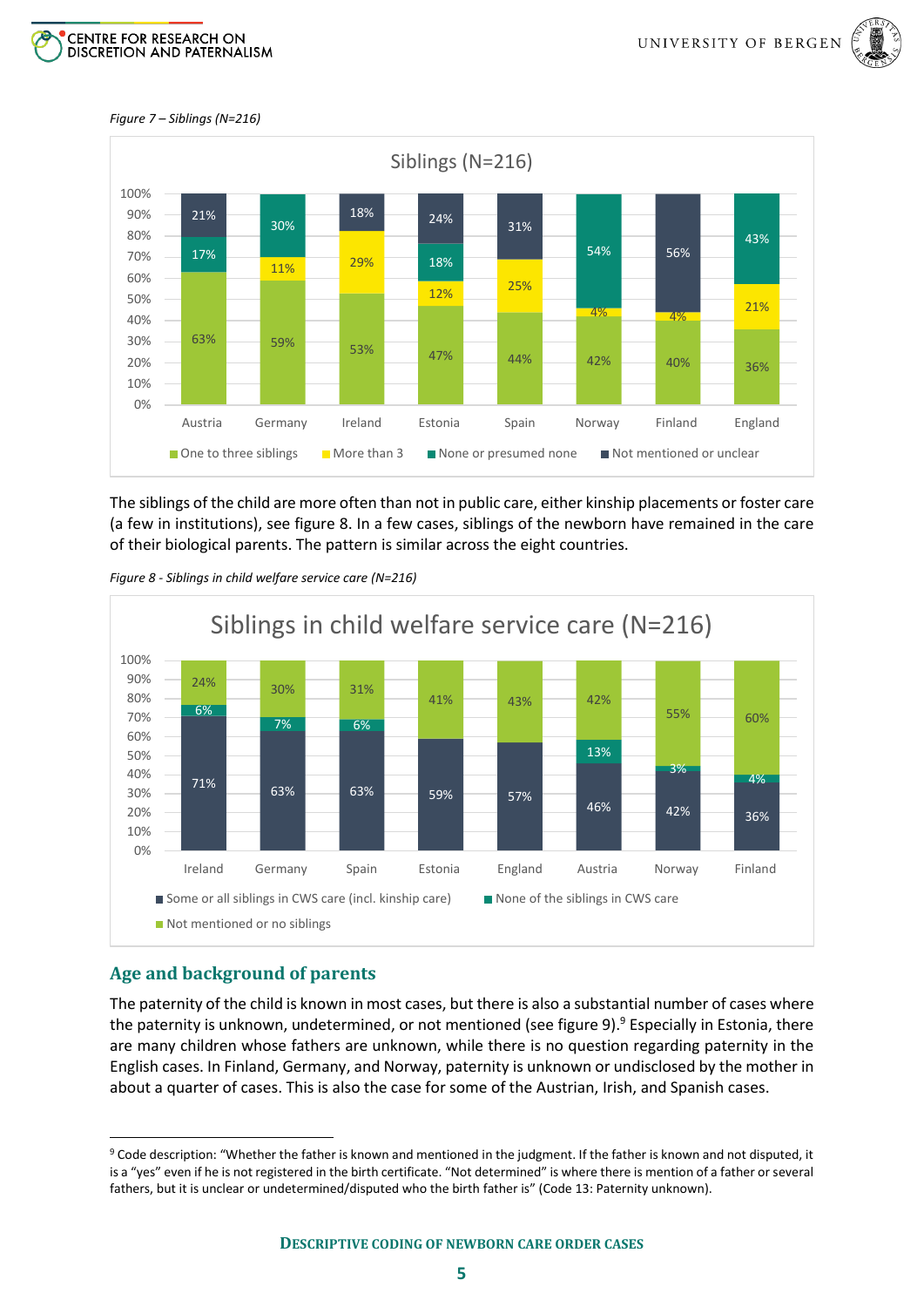

The average age of mothers in the cases is 25 years. The average age of fathers is 31.5 years. There are many cases in which the age of the parents is not mentioned.



<span id="page-10-1"></span>*Figure 9 – Paternity (N=216)*

CENTRE FOR RESEARCH ON

**DISCRETION AND PATERNALISM** 

#### <span id="page-10-0"></span>**Overview over parental risks**

The judgments report more risks for mothers than for fathers. This is because there are more mothers than fathers in the sample; a portion of fathers is unknown, and many fathers have shown very little engagement with the case, so there is little information given on their background and behavior.

The largest risk is "deficiencies in ability to care" (see [figure 10\)](#page-12-1). This is a broad category and encompasses four areas of concern, which are described in more detail below.<sup>10</sup> The second largest risk for mothers is mental health issues – over half of all mothers are described with these challenges. $^{11}$ These are cases where the parent exhibits mental health issues such as self-harm and suicidality, or where the parent has mental illnesses such as anxiety, depression, schizophrenia, and personality disorders. Some diagnoses are temporary while others reflect permanent issues. More than one in ten fathers have been described as having mental health issues.

Almost half of the mothers have subjected their child to risks(often physical) or been unable to protect the child from risks posed by outsiders to the family. The same applies to fathers in 22% of all judgments. <sup>12</sup> Four out of ten mothers have had previous children in public care, as have 14% of fathers. Substance misuse is next in line in prevalence of risks, for almost four in ten mothers and over two in ten fathers.

<sup>10</sup> Code subcategories: "Parenting insufficiencies, chaotic lifestyle, housing issues, and financial issues" (Code 39: Deficiencies in ability to care).

<sup>11</sup> Code description: "Cases where father/mother have a clear defined mental health issue. Psychiatric disorders like, anxiety, depression, schizophrenia and other personality disorders. Includes also self-harm and suicidality. Some diagnoses are more temporary and other more permanent. The key is that mental health problems are included as a risk factor in Nemnds assessment. This means also that Court/Board express concern regarding mother/father mental health" (Code 36: Mental health).

<sup>&</sup>lt;sup>12</sup> Code description: "Can include risks posed by others outside the family, sexual risks, etc. that the parent fails to protect the child from" (Code 41: Risk of harm/failure to protect)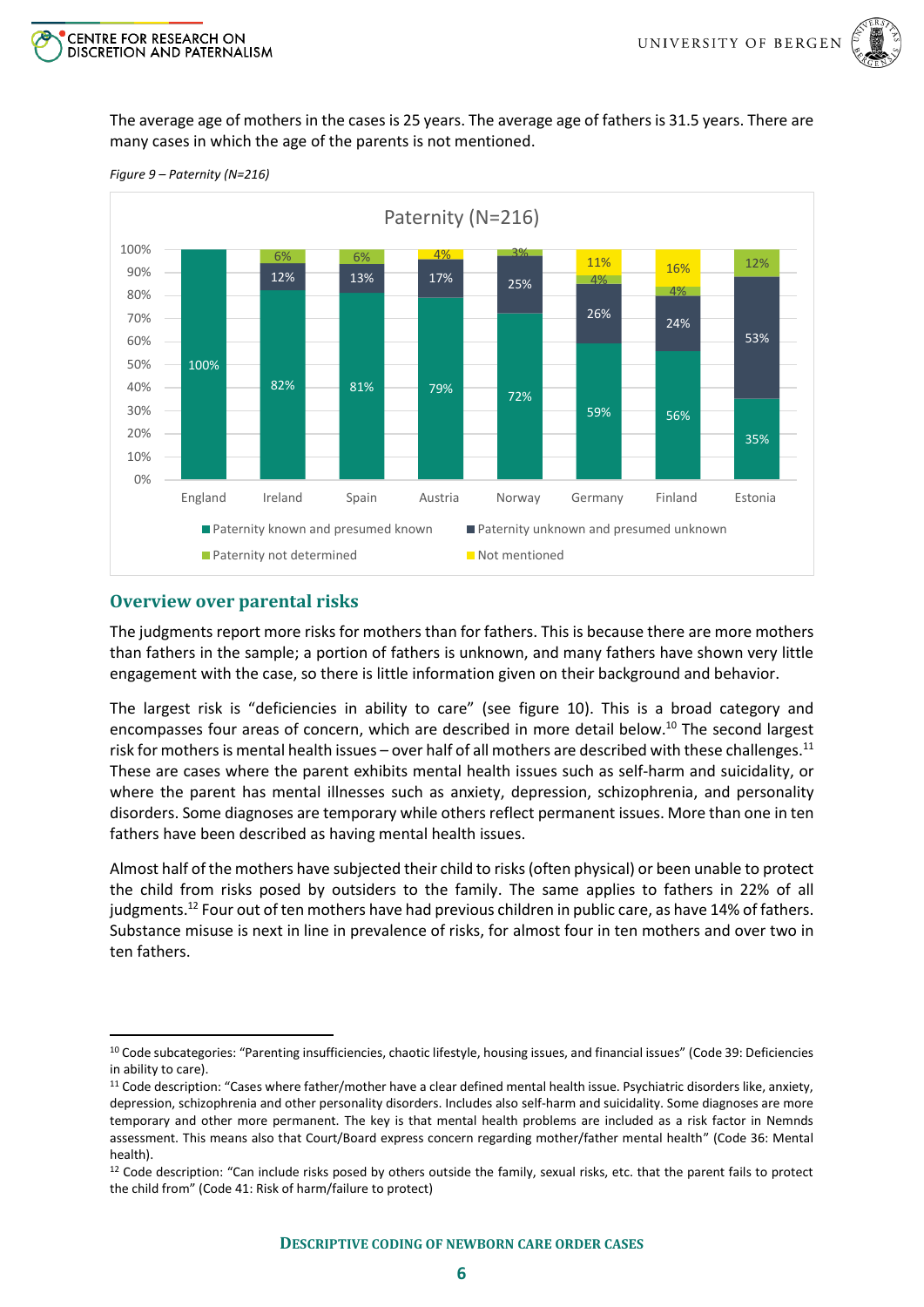

Almost every third mother has been in public care herself or had substantial child protection involvement in her own childhood. Almost 30% of mothers have been described as having a learning difficulty or other cognitive issues, ranging from severe learning difficulties to reduced cognitive function. <sup>13</sup> One in ten fathers have been described with the same.

A smaller portion of mothers and fathers have been described in the judgments as exhibiting aggressive behavior<sup>14</sup> towards their partner and family, or others like social workers, teachers, health care professionals, a lack of interest in the child<sup>15</sup>, or displaying domestic violence.<sup>16</sup> Some are described as unable to cope with the additional needs of a vulnerable child,<sup>17</sup> committing crimes or getting/being convicted or incarcerated,<sup>18</sup> having physical challenges<sup>19</sup> (chronic illnesses or physical disabilities) or having uncertainties regarding their residence status in the country.<sup>20</sup>

<sup>&</sup>lt;sup>13</sup> Code description: "Cases where mother/father has clear cognitive limitations. This can range from severe learning difficulties to reduced cognitive function. It is often referred to WAIS tests, other IQ and ability tests when these limitations are to be investigated, and the score is below normal range" (Code 37: Cognitive issues).

<sup>&</sup>lt;sup>14</sup> Code description: "Parental aggression (in the absence of established violence). Often also towards social workers, teachers, health care professionals, etc. and seen as a risk factor also for the child" (Code 45: Parental aggressive behavior)

<sup>&</sup>lt;sup>15</sup> Code description: "Parent, often a father, who has not shown any interest in the child, e.g. no contact or visitation despite the possibility to do so, or explicitly stated that he is not interested" (Code 40: Lack of interest in child).

<sup>&</sup>lt;sup>16</sup> Code description: "Domestic violence towards the child, siblings or other parent. Suspicious injuries to other children in the home, sexual abuse allegations" (Code 44: Violence)

<sup>&</sup>lt;sup>17</sup> Code description: "This code covers arguments when it is stated that parents are unable to provide the special care that the newborn requires due to the child's vulnerability from congenital conditions, withdrawal symptoms etc." (Code 43: Child health)

<sup>18</sup> Code description: "Risk factors relating to criminal background. Criminal convictions and/or activity" (Code 47: Criminal)

<sup>&</sup>lt;sup>19</sup> Code description: "Cases where mother/father are physically disabled. Often cognitive and physical issues are closely related, but there are a few cases where that is not the case" (Code 38: Physical issues)

<sup>&</sup>lt;sup>20</sup> Code description: "In a few cases the father or mother is expelled from the country or has no permit to say in the country and therefore the child loses her caring provider which is seen as a risk. Uncertain residence status / high risk of departure from country" (Code 46: No resident permit/expelled from country).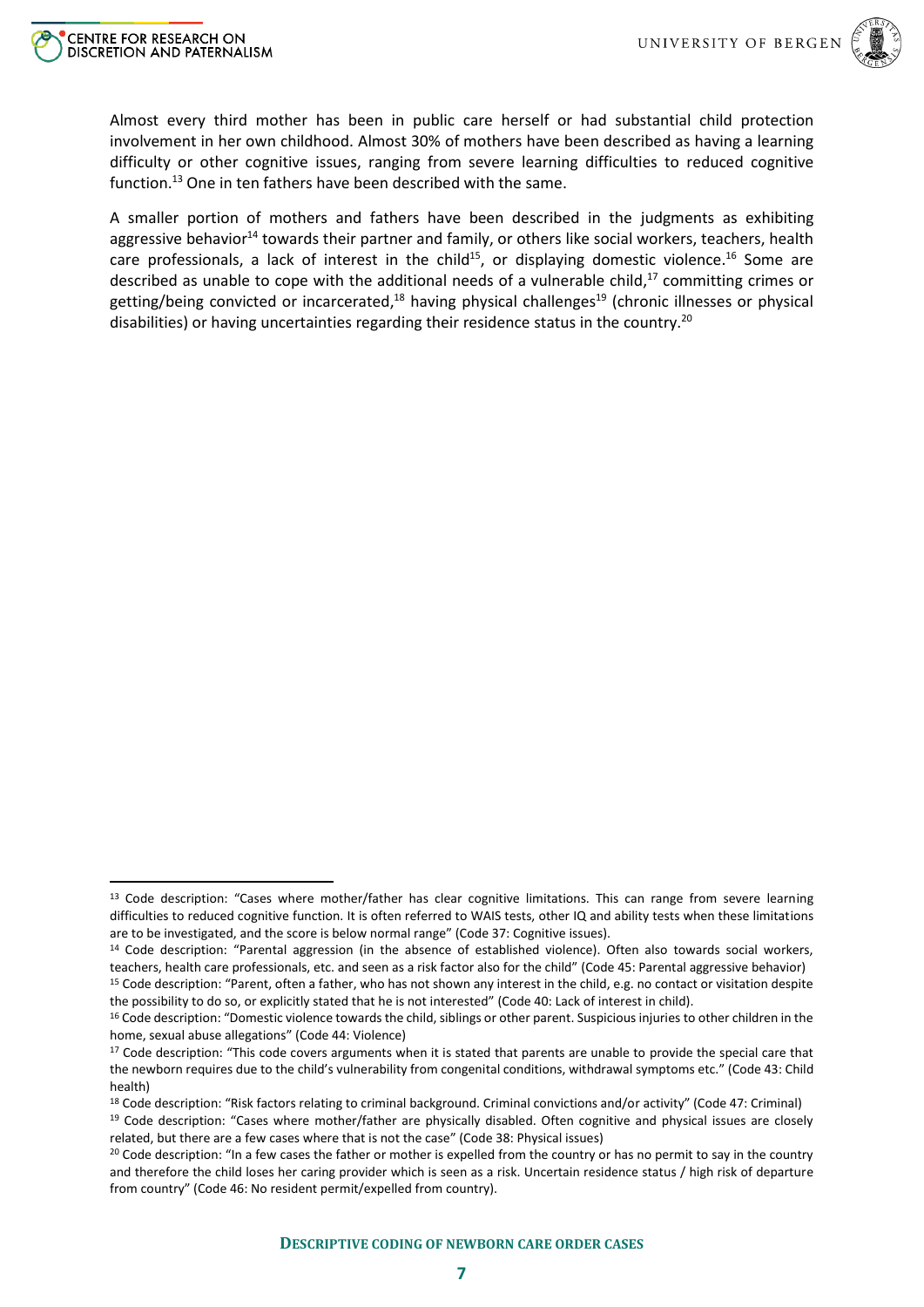



#### <span id="page-12-1"></span>*Figure 10 – Parental risk factors (N=216)*



#### <span id="page-12-0"></span>*Deficiencies in ability to care for the child: in more detail*

The largest risk factor is "deficiencies in ability to care." This is a broad category and encompasses four areas of concern (se[e figure 11\)](#page-13-1). The largest here is a general parenting insufficiency, which includes a lack of capacity to interpret situations, poor interaction with the child, poor daily functions in general, poor emotional connection with the child, immaturity, anxiety and conflict with others, lack of willingness to change, lacking the ability to see the child's needs, lacking the ability to shield the child from adult issues, irrational decision making, destructive personality traits etc. Chaotic lifestyle is the second most prevalent risk and can be seen if the household lacks stability, mother has frequently changing partners, parent(s) cannot hold a job, unstable relationship between parents, struggles with bureaucratic tasks or ensure regular school attendance/doctor's appointments for their children. Third is housing issues, which describes overcrowded housing, homelessness, housing that is unsuitable for children or messy. The last risk is financial issues, interpreted through descriptions of poverty and financial hardship situations.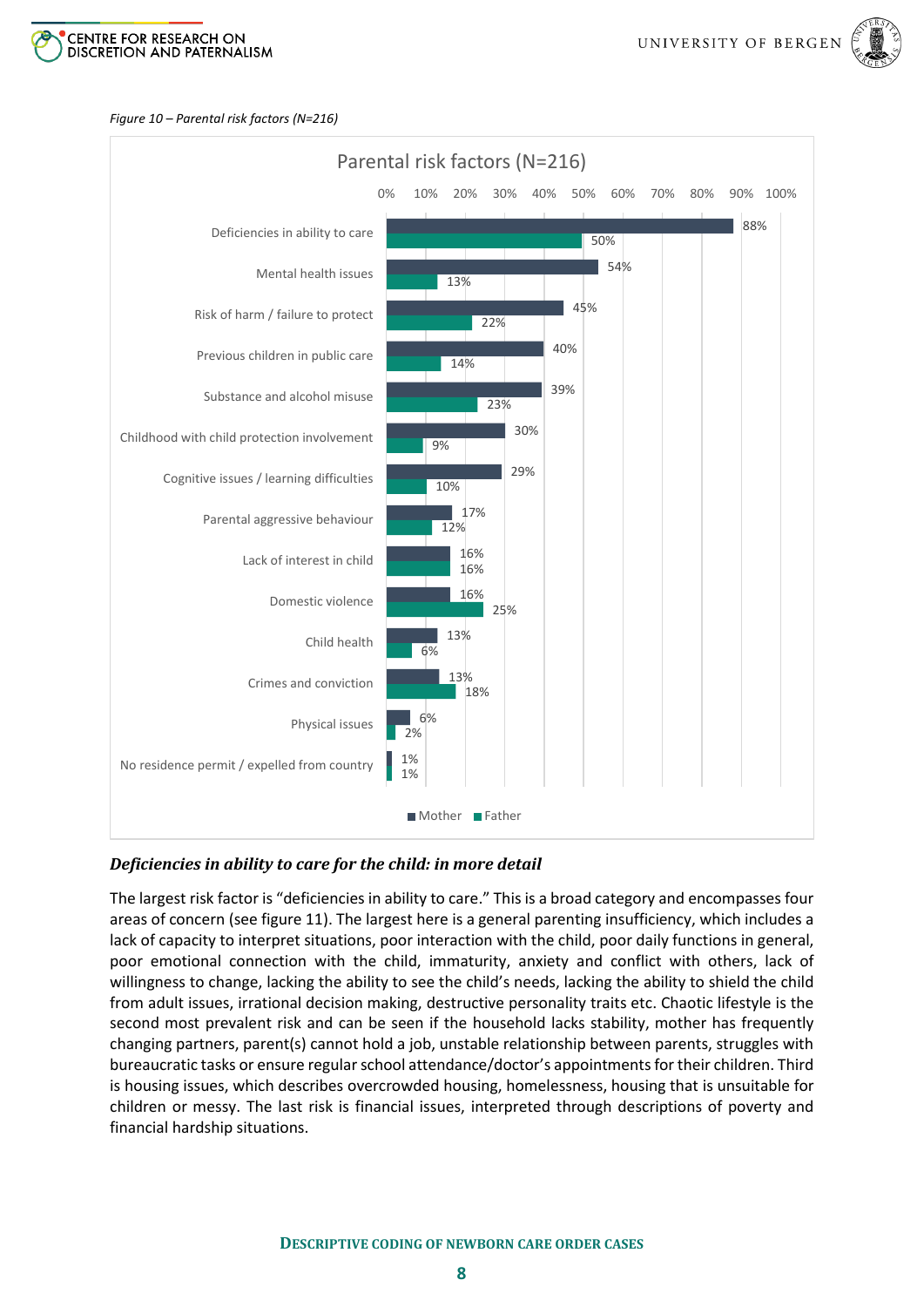



<span id="page-13-1"></span>*Figure 11 – Deficiencies in ability to care (N=216)*



#### <span id="page-13-0"></span>*Substance misuse: in more detail*

There are a variety of substances that the parents may misuse. The most common in the sample is drug abuse, followed by alcohol misuse, with a small portion of unspecified substance misuse<sup>21</sup> (see [figure 12\)](#page-13-2). The proportions are similar for mothers and fathers alike (one parent can be recorded with several types of substance misuse in the same case, for example misuse of both drugs and alcohol).

<span id="page-13-2"></span>



<sup>&</sup>lt;sup>21</sup> Code subcategory: "Prolonged substance addiction and abuse. This includes opiates, cannabis, alcohol, prescription drugs. Often, treatment has not been successful. In some cases, mother uses substances while pregnant" (Code 35: Substance and alcohol abuse)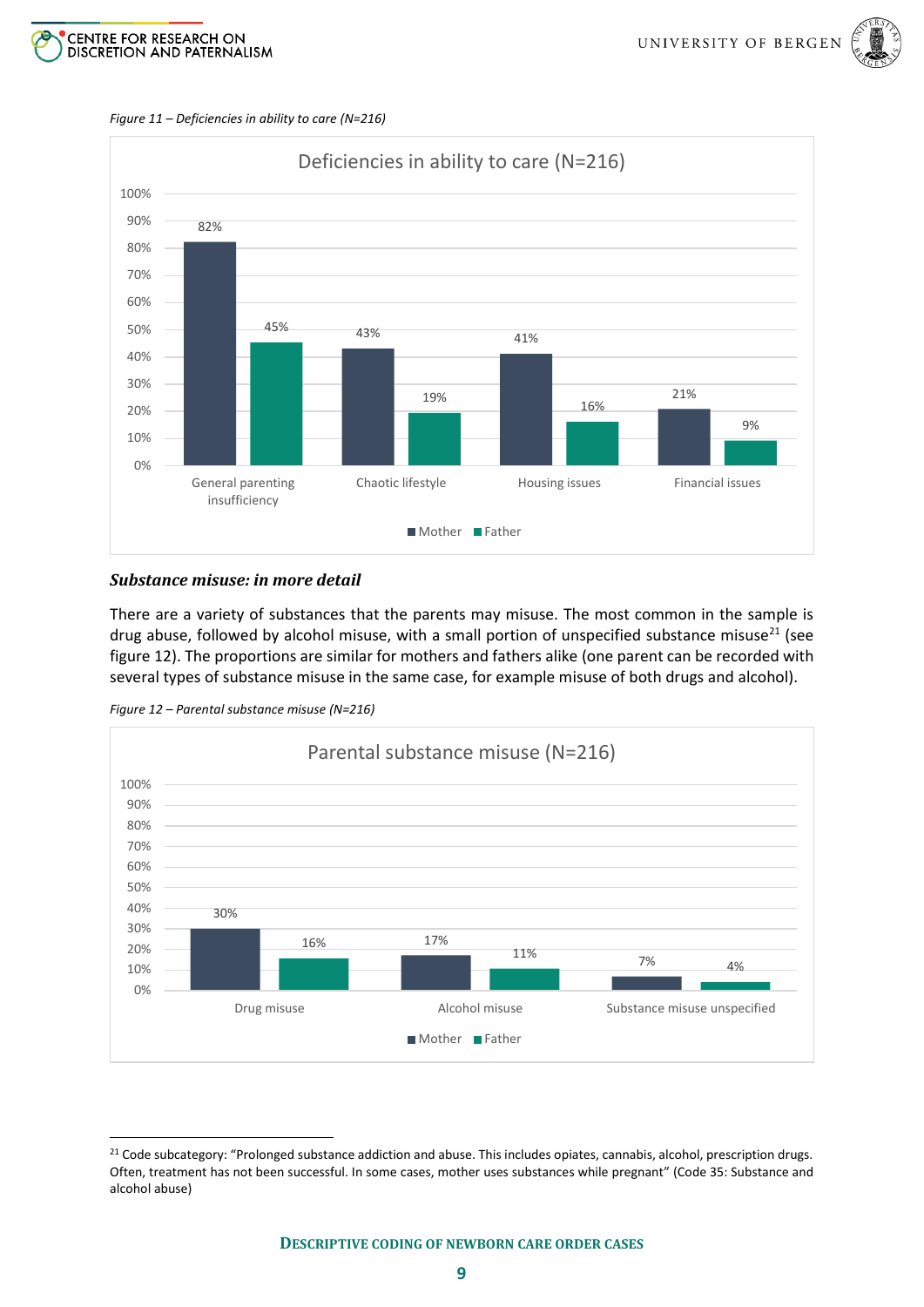



#### <span id="page-14-0"></span>**The largest risk factors for parents by country**

In the following section, the most prevalent risk factors (prevalent for more than 1/3 of mothers in the total sample) are described by country. This facilitates an illustrative cross-country comparison.

#### <span id="page-14-1"></span>*Deficiencies in ability to care for the child*

Austria, Estonia, and Spain have all noted deficiencies in mother's ability to care for the child in all their judgments (see [figure 13\)](#page-14-2). As described above, this large category consists of four components: (1) general parenting insufficiencies, (2) chaotic lifestyle, (3) housing issues and (4) financial issues. Each mother can exhibit several or all these four risks. Finland and Norway note this for over 90% of mothers, while Ireland, England, and Germany do so a little less often.



<span id="page-14-2"></span>*Figure 13 – One or several of the deficiencies in ability to care (N=216)*

General parenting insufficiencies includes the lack of capacity to interpret situations, poor interaction with the child, poor daily functions in general, poor emotional connection to the child, immaturity, anxiety and conflict with others, lack of willingness to change, lack of the ability to see the child's needs, lacking the ability to shield the child from adult issues, irrational decision making, destructive personality traits etc. This is especially often discussed in relation to the mother in Austria, Estonia, and Finland, in more than 90% of judgments (se[e figure 14\)](#page-15-0).

The second component, housing issues, contains overcrowded housing, homelessness, messy housing, and housing unsuitable for children. This is in focus for mothers in well over 60% of judgments from Austria, Estonia and Spain (see [figure 14\)](#page-15-0).

The next component, chaotic lifestyle, can be seen if the household lacks stability, mother has frequently changing partners, parent(s) cannot hold down a job, unstable relationship between parents, struggles with bureaucratic tasks or ensure regular school attendance / doctor's appointments of children. Spain clearly leads the pack here, mentioning this in over 90% of judgments, while it is seldomly a focus in Germany (se[e figure 14\)](#page-15-0).

The least frequent risk related to deficiencies in the mother's ability to care for the child is financial issues. The only country where this is mentioned in more of half of the judgments in our sample is Spain. Irish judgments never mention financial issues (see [figure 14\)](#page-15-0).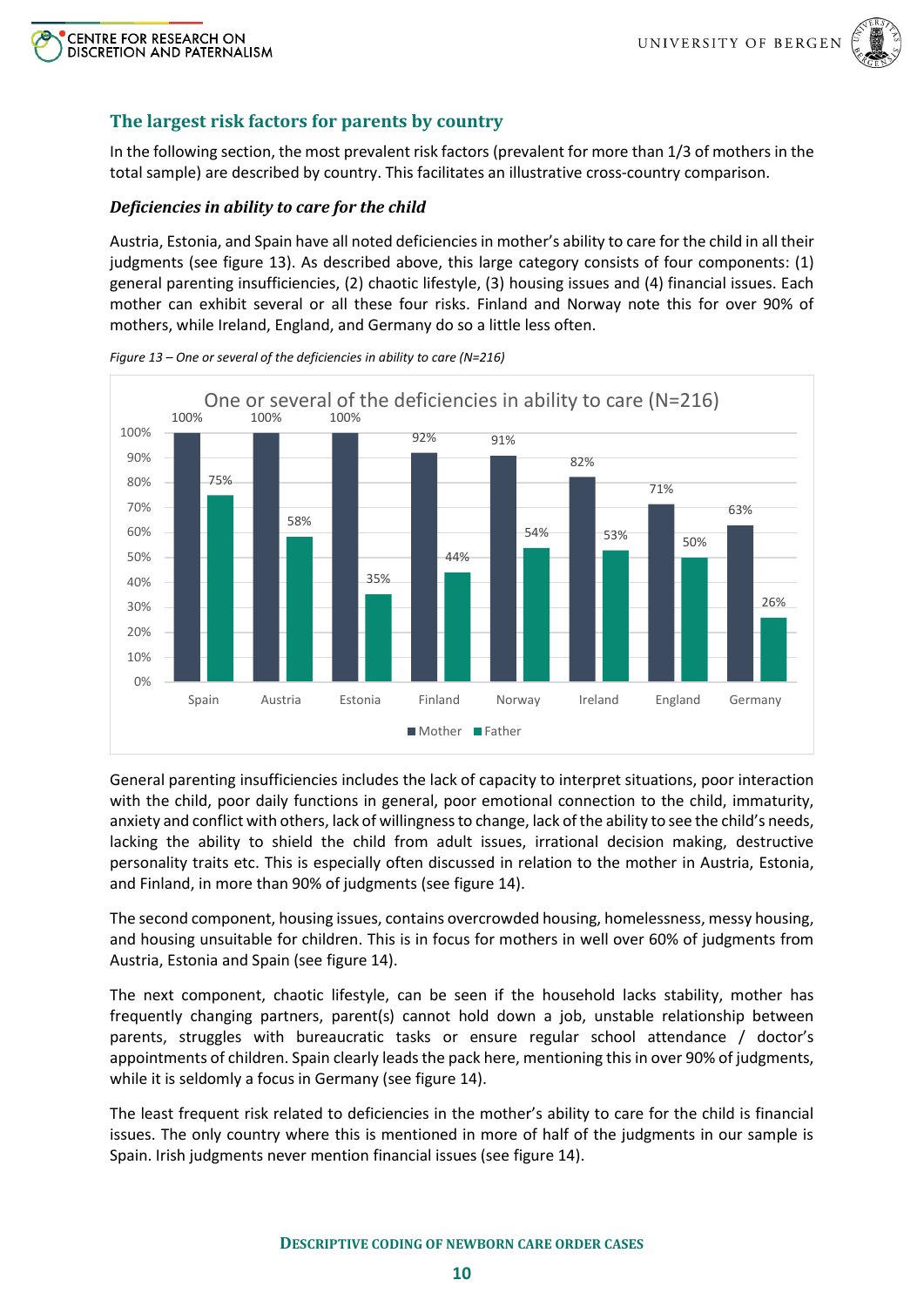





<span id="page-15-0"></span>*Figure 14 – Mother: deficiencies in ability to care (N=216)*

The father's deficiencies in the ability to care for the child are noted most often in Spain and Austria, see [figure 15.](#page-16-1) This applies to half of the Norwegian fathers as well, and Estonia and Ireland have the least descriptions of deficiencies in father's ability to provide care for the newborn child.

As with the mothers, the most common component for this risk is a general parenting skill insufficiency. Chaotic lifestyle is relatively frequent all judgments across countries, except for Germany, where it is completely absent. Financial issues are described for some fathers, but none in Ireland.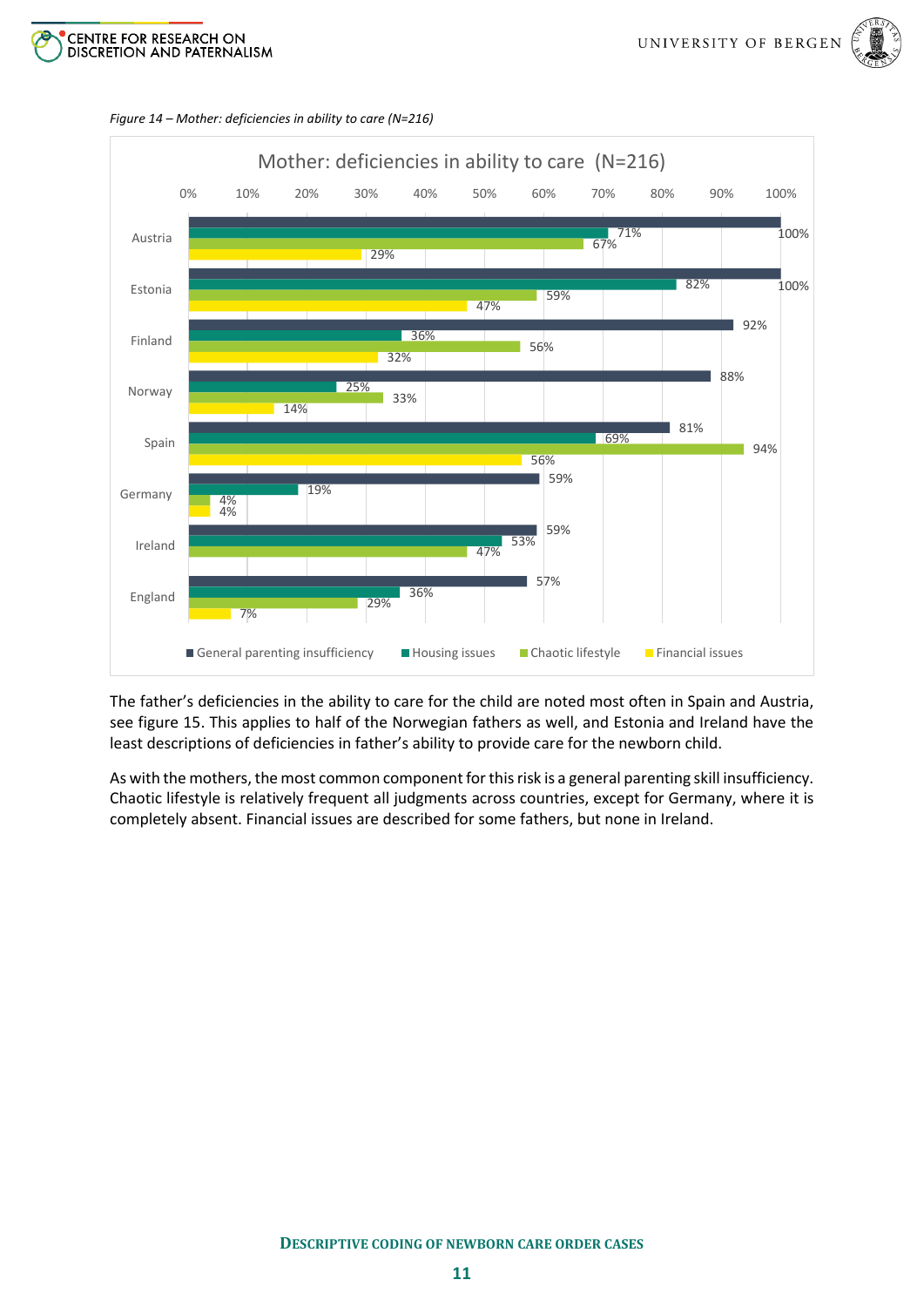





#### <span id="page-16-1"></span>*Figure 15 – Father: deficiencies in ability to care (N=216)*

#### <span id="page-16-0"></span>*Mental health issues*

Mental illness or vulnerabilities<sup>22</sup> (diagnosed illnesses, strong symptoms or behaviors like suicidality and self-harm) are described for more than half of mothers in Norway, Finland and Ireland, around 40% for Germany, England and Austria, and for more than a third of Spanish and Estonian mothers (see [figure 16\)](#page-17-1). Some of the fathers exhibit this risk as well, more than a third of English and almost one in five Spanish fathers.

<sup>&</sup>lt;sup>22</sup> Code description: "Psychiatric disorders like, anxiety, depression, schizophrenia and other personality disorders. Includes also self-harm and suicidality. Some diagnoses are more temporary and other more permanent. The key is that mental health problems are included as a risk factor in the Nemnd's assessment. This means also that Court/Board express concern regarding mother/father mental health" (Code 36: Mental health)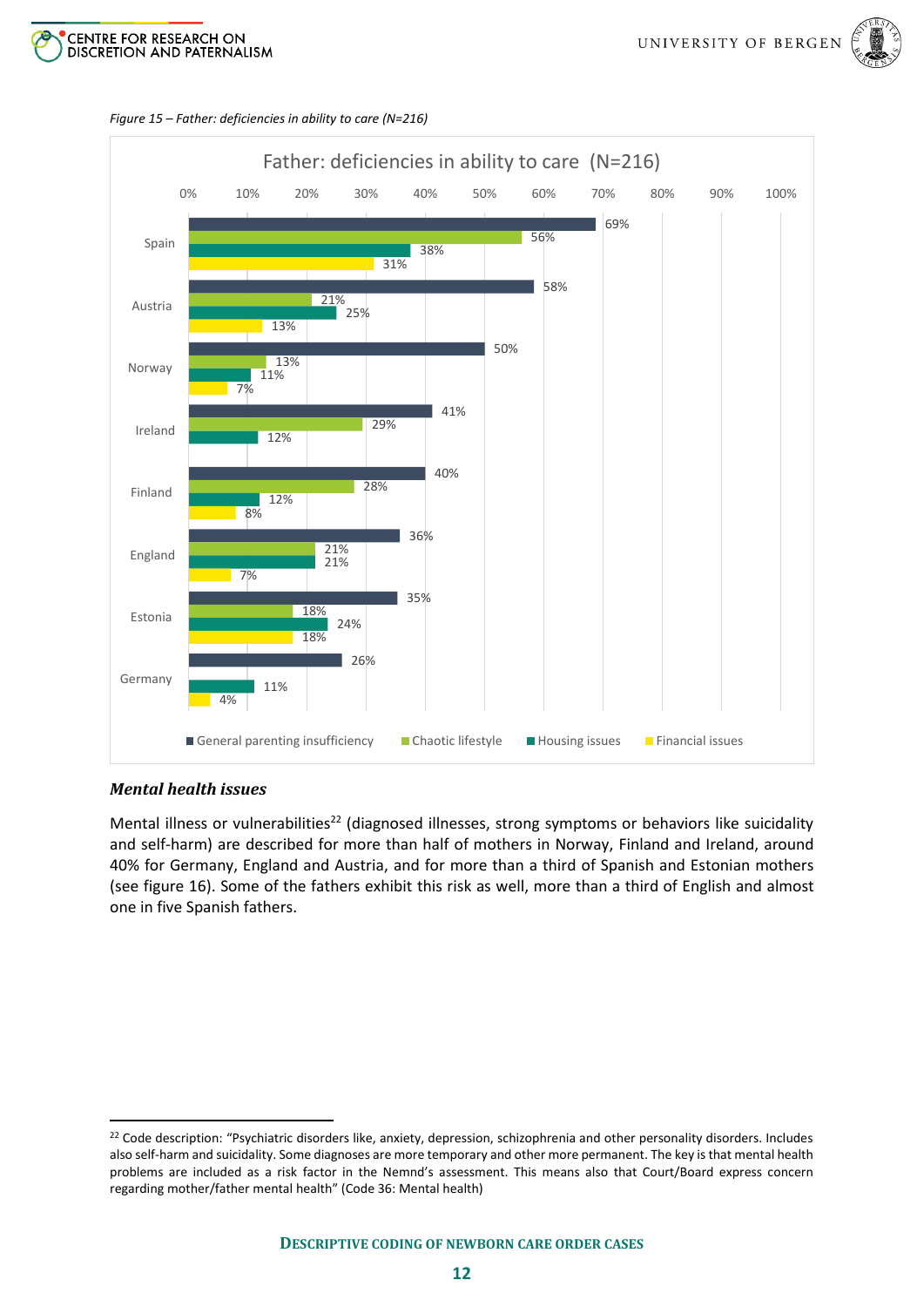



#### <span id="page-17-1"></span>*Figure 16 - Ill mental health (N=216)*



#### <span id="page-17-0"></span>*Risk of harm/failure to protect the child*

The Estonian, German and English judgments mention that the mother in the case has exposed her child to risk or been unable to protect it from risk of harm in over three quarters of judgments (see [figure 17\)](#page-17-2).<sup>23</sup> At the lower end is Spain, where this has never been discussed for the mothers in the sample. The English judgments stand out in that the father in over 60% of judgments has been noted to expose the child to risk or demonstrated an inability to protect them. The other countries mention this less frequently.

<span id="page-17-2"></span>



<sup>&</sup>lt;sup>23</sup> Code description: "Can include risks posed by others outside the family, sexual risks, etc. that the parent fails to protect the child from" (Code 41: Risk of harm/failure to protect).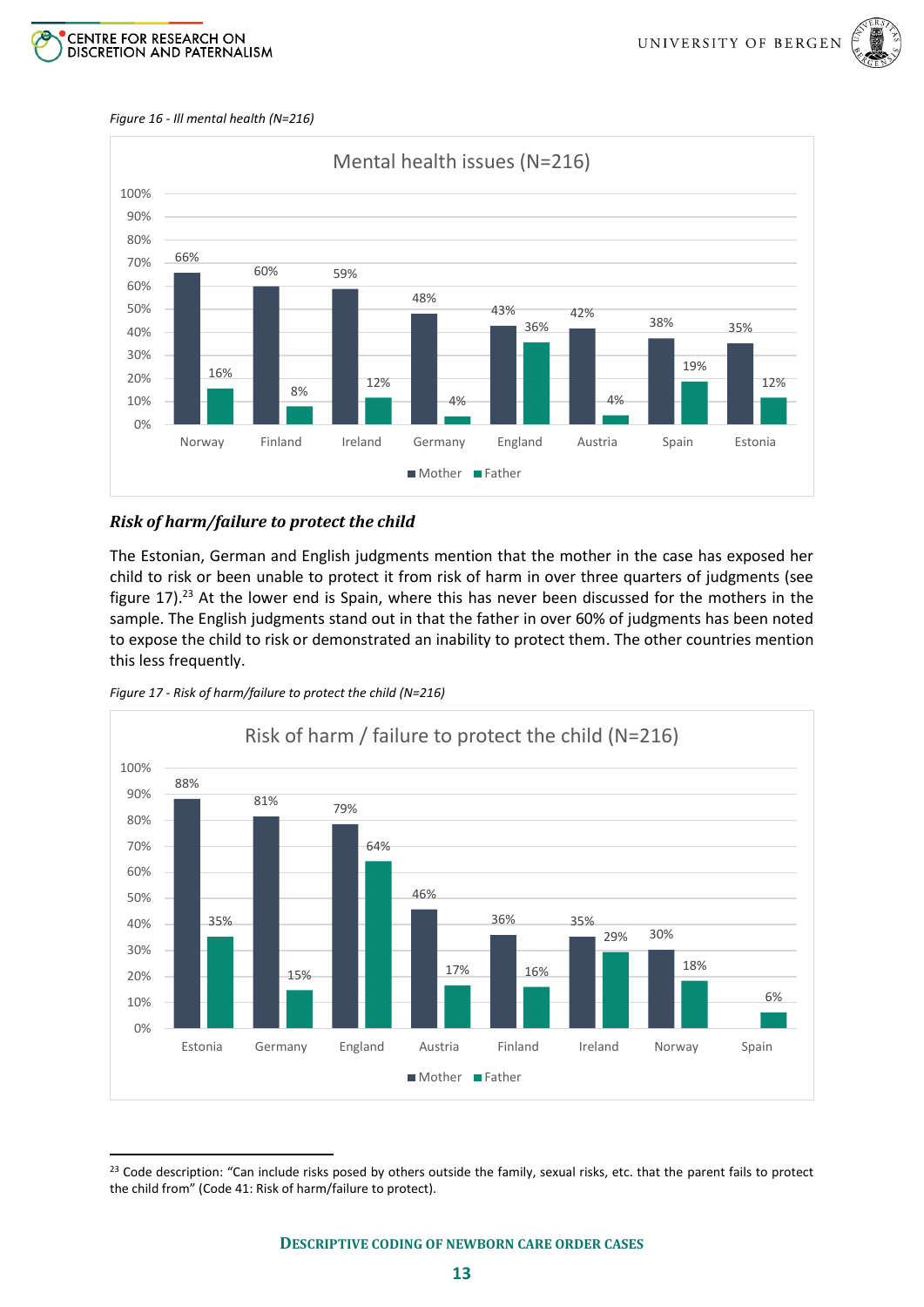



#### <span id="page-18-0"></span>*Previous children in public care*

It has been noted for over 70% of mothers in the Irish judgments that one or several of their older children have been taken into public care (see [figure 18\)](#page-18-2). This is also the case for around half of the mothers in the Spanish, Estonian, and Austrian judgments, and around one in three mothers in Finland, Germany, Norway, and England. The corresponding frequency for fathers is between 11% and 29%. Some of the fathers are first-timers, but it is important to remember that the paternity for a substantial portion of the children is unknown or disputed.

<span id="page-18-2"></span>



#### <span id="page-18-1"></span>*Substance and alcohol misuse*

The countries where substance misuse among mothers was referenced most are Ireland and Estonia (se[e figure 19\)](#page-19-0). The smallest portion of mothers where this is the case is found in Norway, for a quarter of mothers. More than 40% of fathers in Ireland, Finland, and England have been noted to show substance misuse problems. It is the least frequent in Norway and Austria.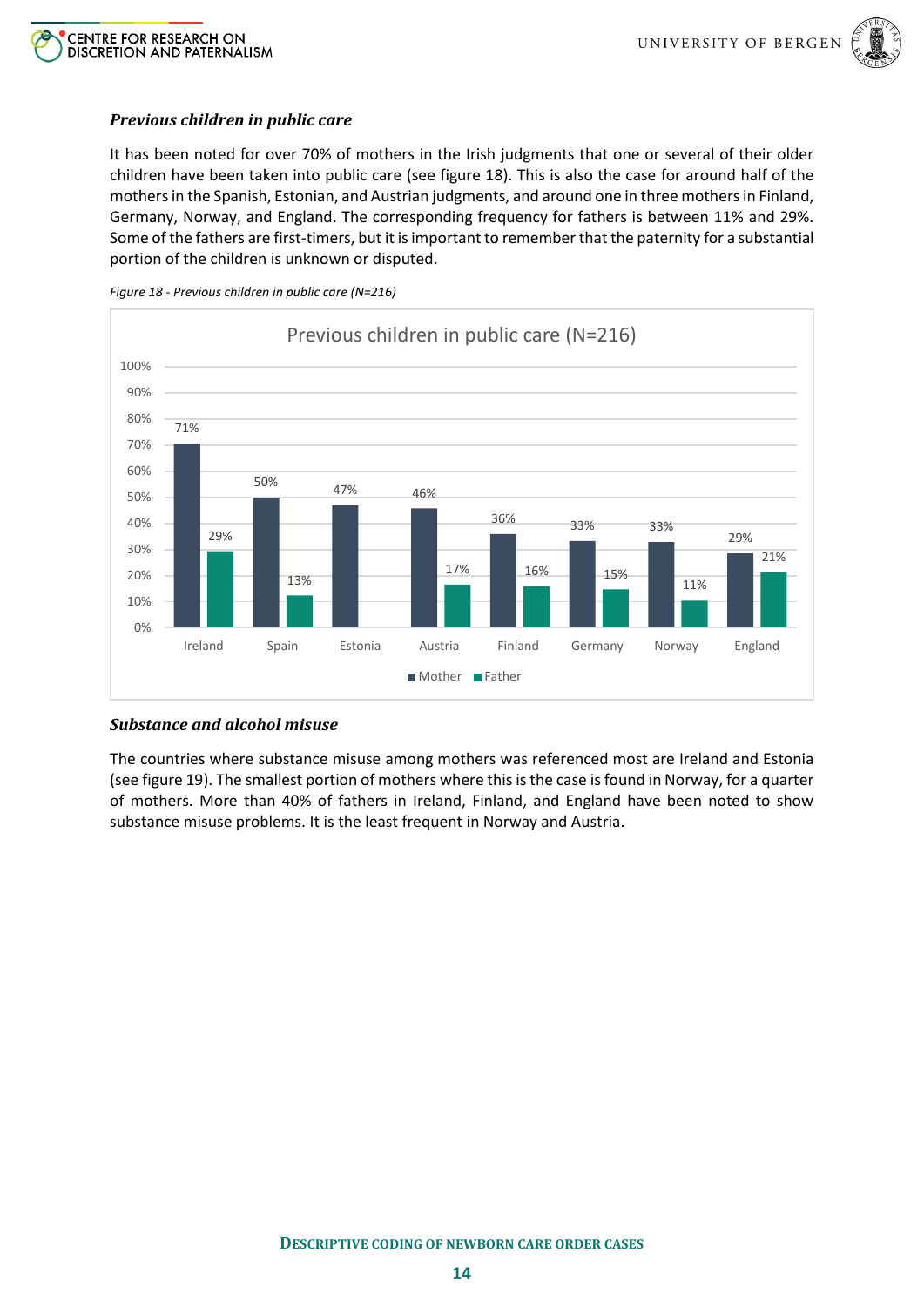

<span id="page-19-0"></span>*Figure 19 - Parental substance misuse, any kind (N=216)*



The data records if parents are reported to misuse drugs, alcohol, or other/unspecified substances. The most common is drug abuse, which includes illegal drugs and misuse of prescription drugs. In Ireland, drug misuse is reported for 65% of mothers in the judgments (se[e figure 20\)](#page-19-1), most of the other countries mention drug abuse for about 20%-30% of mothers. Estonia sticks out in that alcohol misuse is more common than drug abuse, for the other countries, this is noted for 12-24% of mothers.

<span id="page-19-1"></span>*Figure 20 – Mother: substance misuse (N=216)*

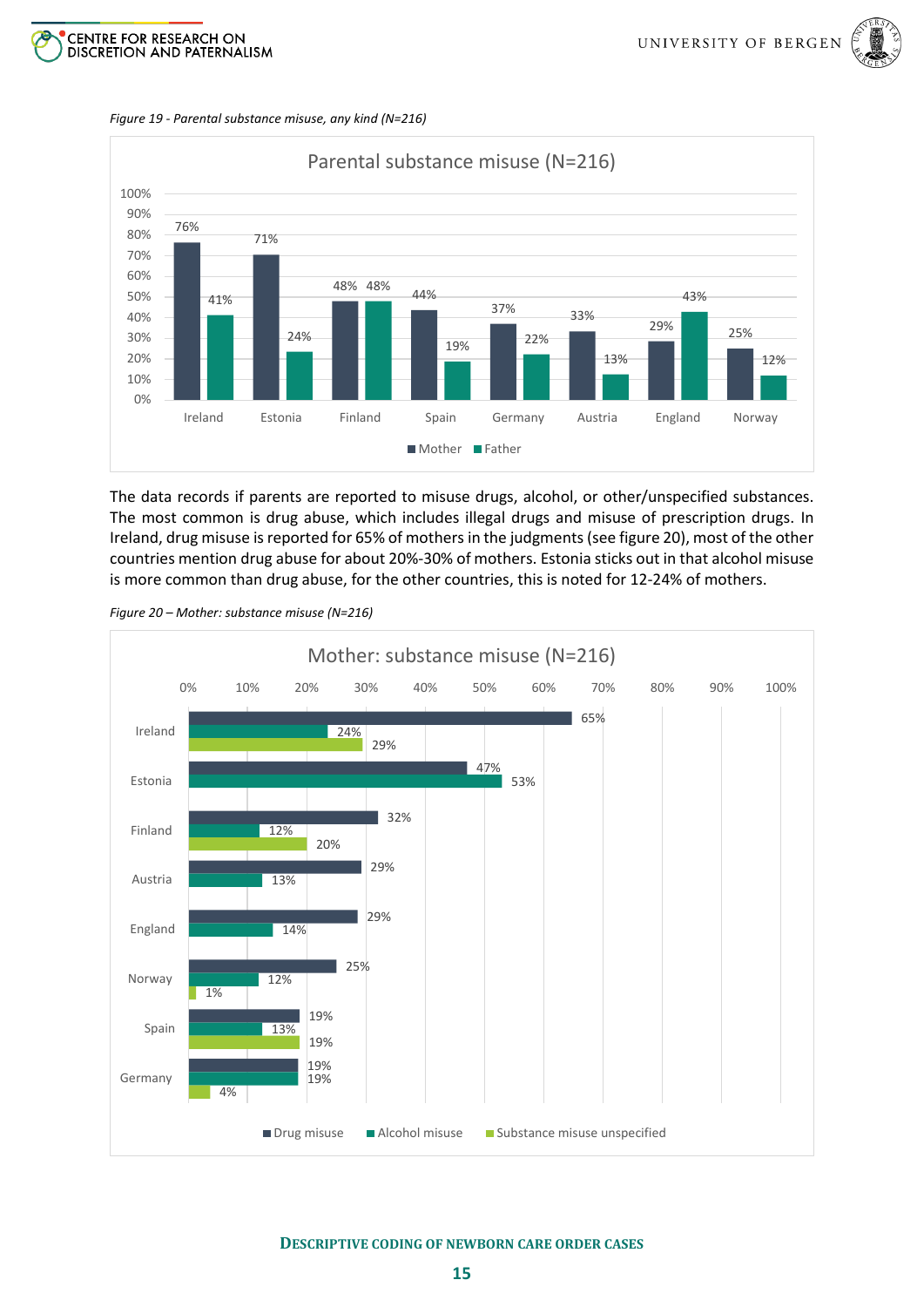



Drug abuse is the most commonly noted substance misuse for fathers in the sample as well, around 30% for Finnish, Irish, and English fathers (see [figure 21\)](#page-20-2). Alcohol misuse is again second in frequency, and more common in Estonia than in the other countries.



<span id="page-20-2"></span>*Figure 21 – Paternal substance misuse (N=216)*

# <span id="page-20-0"></span>**Parental risks – by country**

In the following section, the same parental risks as presented above, will be presented by country. These are the same results, just portrayed differently, to facilitate a deeper understanding of the judgments from each country.

#### <span id="page-20-1"></span>**Austria**

The most commonly noted risk noted for parents in the Austrian judgments is deficiencies in the ability to care for the child, noted for all of the mothers and over half of fathers (see [figure 22\)](#page-21-1). It is important to note that there is less information in the judgments on fathers, as some are unknown or uninvolved in the proceedings.

Almost half of the mothers in the Austrian judgments have had previous children removed from their care, the same applies to 17% of the fathers. The same proportions of mothers and fathers have failed to protect the newborn child from harm or exposed it to risks. 42% of mothers and 4% of fathers have mental health issues. A third of mothers and a few fathers are described to have been involved with the child protection system during their childhood, and a third of mothers have a substance misuse problem. 13% of fathers are noted to misuse substances as well.

Almost one in three mothers and 8% of fathers are noted to have displayed aggressive behavior. A quarter of mothers are described as having cognitive issues or learning difficulties, and the same proportion is described as unable to cope with the health problems of the child. 17% of fathers are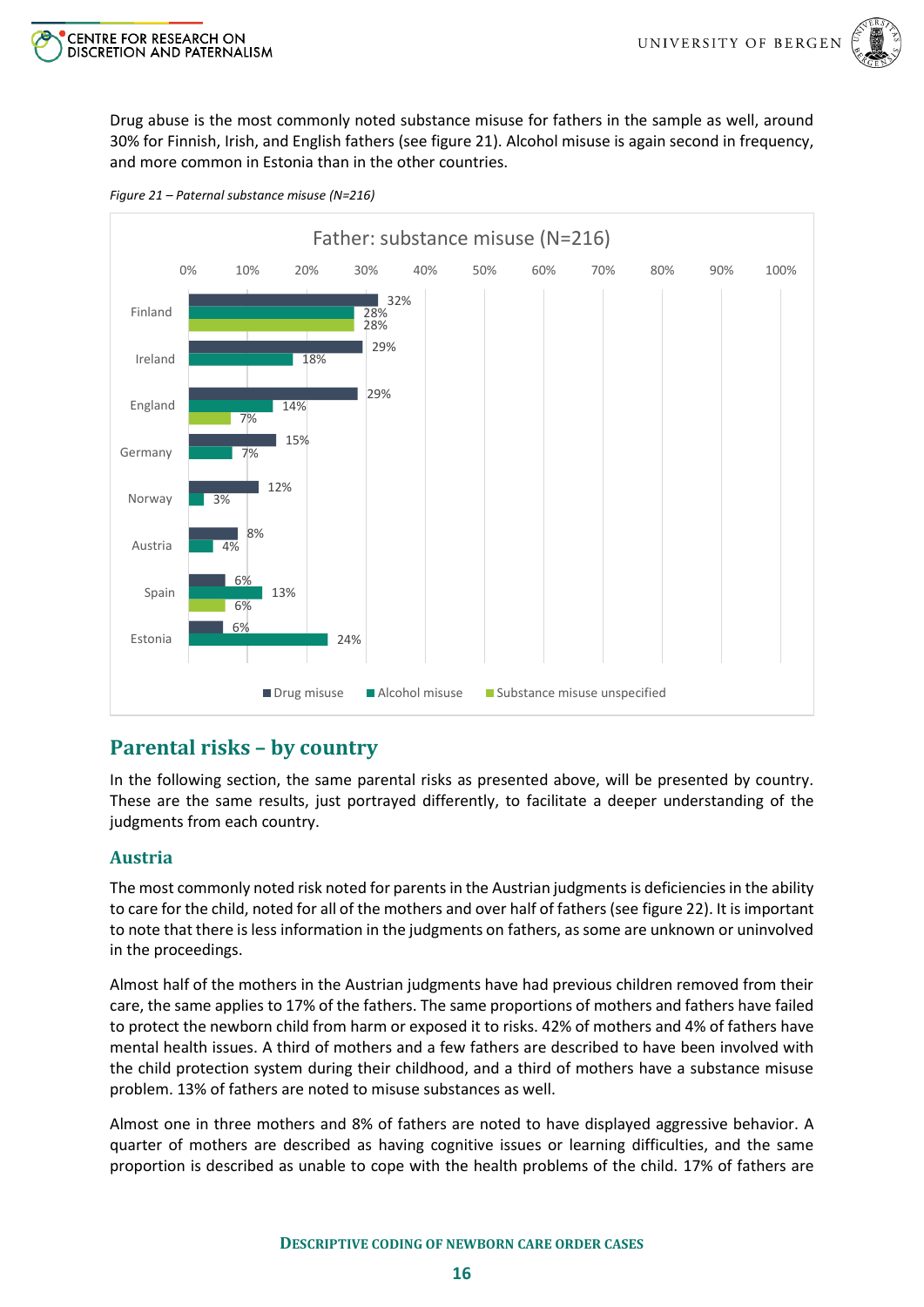



described with cognitive issues or learning difficulties, and 13% unable to cope with the health problems of the child.

One in five fathers are described as having committed or being convicted for crimes. The same applies to 13% of mothers. The same proportion of parents are noted as committing domestic violence. A quarter of fathers have expressed a lack of interest in the child, and a few of the parents as having physical issues.

<span id="page-21-1"></span>



#### <span id="page-21-0"></span>**England**

The most commonly noted risks for parents in the English judgments is the failure to protect the newborn child or exposing them to risk of harm, noted for almost four in five mothers and three of five fathers (see [figure 23\)](#page-22-1). Over 70% of mothers and half of fathers are described as showing deficiencies in the ability to care for the child. Half of the mothers and over 60% of fathers are noted to display domestic violence.

Mental health issues are noted for 43% of mothers and over a third of fathers. 43% of fathers are described as misusing substances, the same applies to 29% of mothers. Just under a third of mothers have been involved with the child protection system during their childhood, and the same amount have lost previous children to state care. The same applies to one in five fathers for both risks. Over a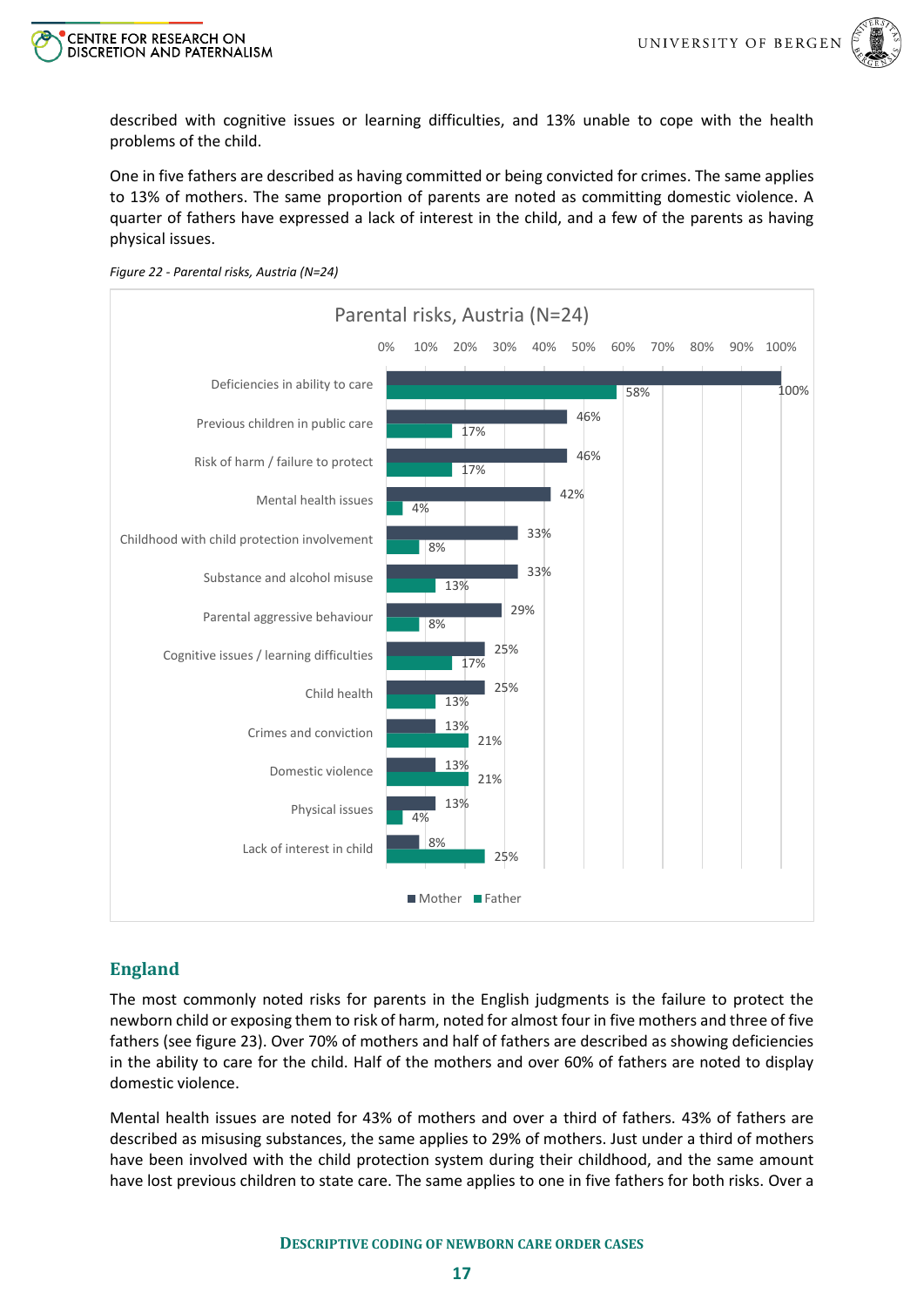



third of fathers have been reported in the judgments to display aggressive behavior, the same goes for one in five mothers.

Cognitive issues or learning difficulties are noted for 14% of mothers. Half of the fathers are described as having committed or been convicted of crimes, the same applies to 7% of mothers. 7% of fathers have not shown sufficient interest in the child.



#### <span id="page-22-1"></span>*Figure 23 - Parental risks, England (N=14)*

#### <span id="page-22-0"></span>**Estonia**

In the Estonian judgments, all mothers and over a third of fathers are described to display deficiencies in the ability to care for their child (see [Figure 24\)](#page-23-1). Almost nine out of ten mothers also expose newborns to risk of harm, and so do over one third of fathers. The data also reveals that 82% of mothers and 24% of fathers are described as lacking interest in the child. Furthermore, a little over 70% of mothers and about a quarter of fathers are described as having challenges with substance and alcohol misuse.

In almost half of the cases mothers have previously had children in public care. None of the cases reflect fathers with this experience. 41% of mothers in the registered cases have cognitive issues or learning difficulties and 35% described as having mental health issues. For fathers, cognitive and mental health issues are reflected in 12% of the cases.

Alleged crimes or conviction of a crime is also registered in the Estonian judgments. Over one third of mothers and one fourth of fathers in the cases have previously committed or been convicted of a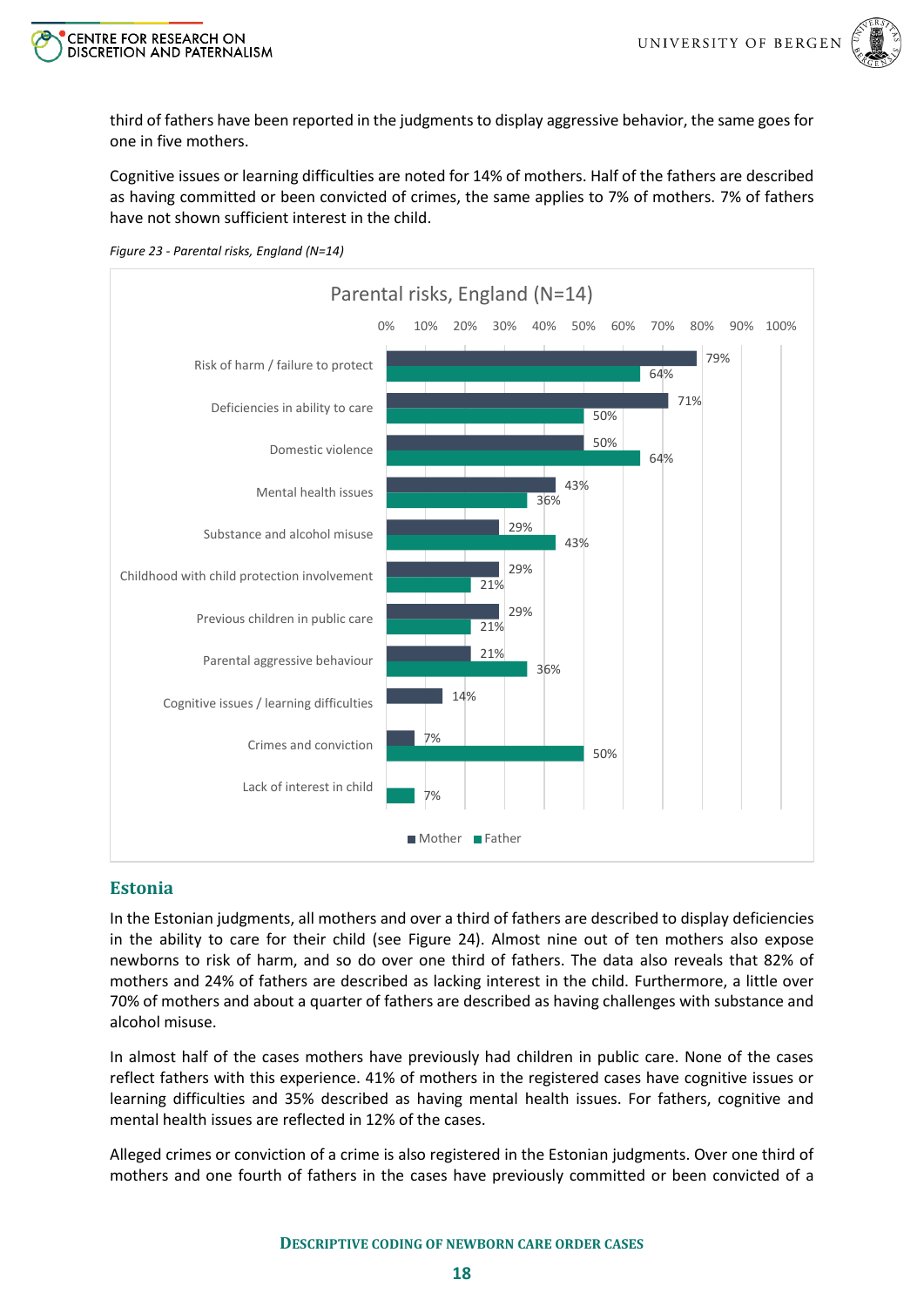



crime. Moreover, both domestic violence and parental aggressive behavior are described in these cases, 24% and 18% for the mothers and 29% and 12% for the fathers respectively.

Approximately one fourth of mothers are unable to cope with the health of the child. A little more than one tenth of fathers have the same challenges. Lastly, only mothers in the sample have had personal experience with child protection (12%) and have physical deficiencies posing a risk to the newborn (6%).



<span id="page-23-1"></span>*Figure 24 - Parental risks, Estonia (N=17)*

#### <span id="page-23-0"></span>**Finland**

Deficiencies in the ability to care for the newborn is the most frequently cited risk in the Finnish judgments (see [Figure 25\)](#page-24-1), noted for more than nine out of ten mothers and almost half of fathers in the sample. In the Finnish cases, mental health issues were mentioned, but significantly more on the side of the mother compared to the father. 60% of mothers were described with having mental issues compared to only 8% of fathers. Also, cognitive issues are more prevalently reported among the mothers (28%) in the sample compared to fathers (8%), it has to be noted that in all countries there is more information regarding the mothers than the fathers.

Substance and alcohol misuse among both parents is a parental risk in approximately half of all cases. A third of mothers and close to one fifth of fathers have had other children in state care and are described to expose the children for harm or fail to offer sufficient protection. About a quarter of both mothers and fathers have allegedly committed crimes or been convicted of crimes according to the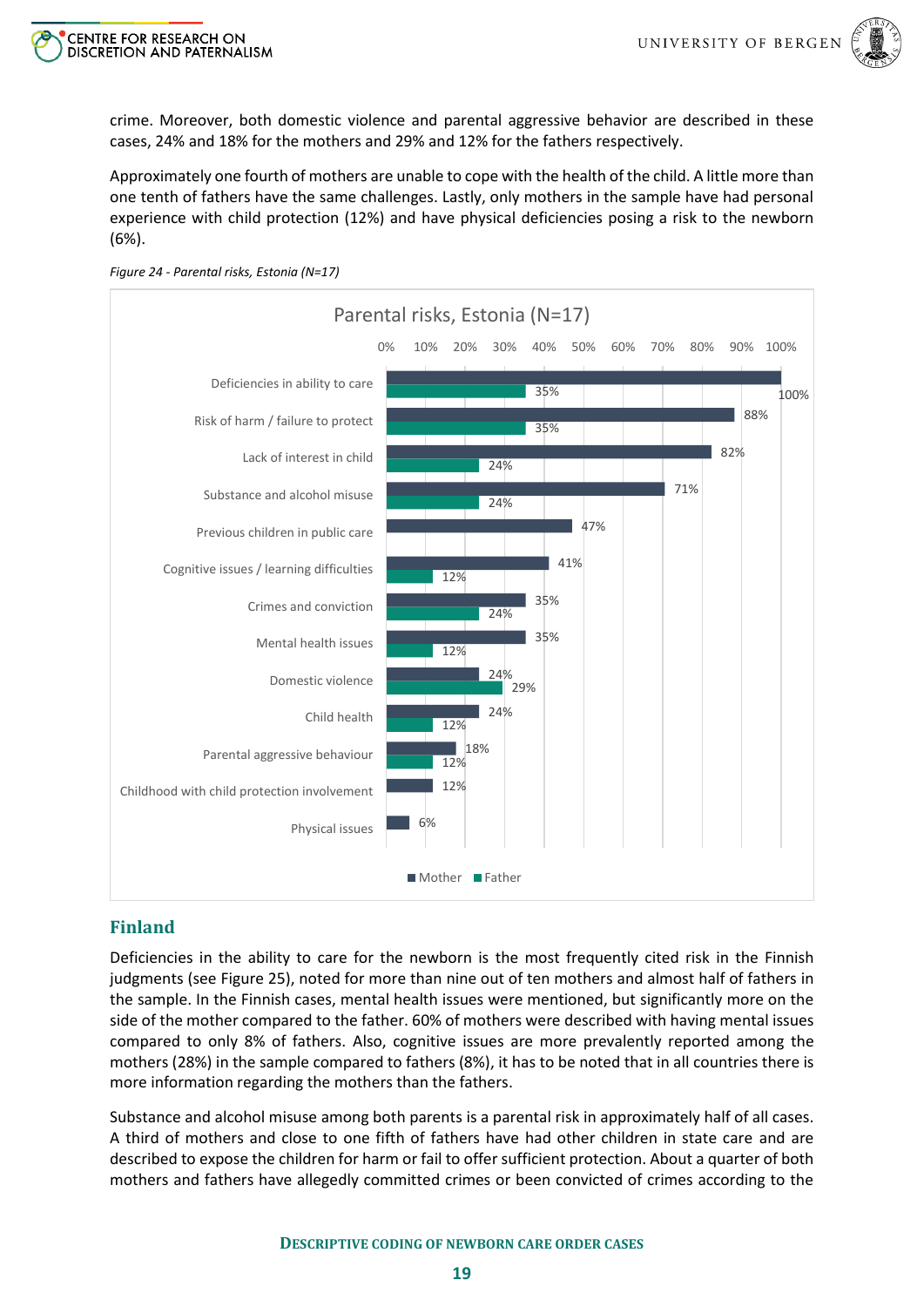

judgments. While only 12% of mothers have engaged in domestic violence, 28% of fathers have done so. The sample also reveals that 16% of both parents generally display aggressive behavior.

16% of mothers and none of the fathers have themselves been involved with child protection or have physical issues presenting risks to the newborn. 16% of mothers and 4% of fathers are unable to sufficiently deal with the child's health. Lastly, the Finnish cases show that almost one quarter of mothers have a lack of interest for their child compared to 8% of fathers.



<span id="page-24-1"></span>*Figure 25 Parental risks, Finland (N=25)*

#### <span id="page-24-0"></span>**Germany**

In the German sample of judgments, risk of harm or failure to protect the child is cited as the most common parental risk (see [Figure 26\)](#page-25-1). This risk is significantly higher for mothers, with eight out of ten, compared to 15% of fathers in the case files. 63% of mothers and 26% of fathers are also described as displaying deficiencies in their ability to care for their child.

In half of the cases, the mother is cited to have mental health issues compared to only 4% of fathers. Substance and alcohol misuse occurred in 37% of the cases for mothers and 22% of fathers. A third of mothers have also previously had a child taken into public care. Only 15% of fathers in the sample have the same experience.

Problems dealing with the child's health issues are recorded in one fourth of the cases for mothers and one fifth for fathers. Relatedly, 15% of fathers display a lack of interest in their child compared to 11% of mothers.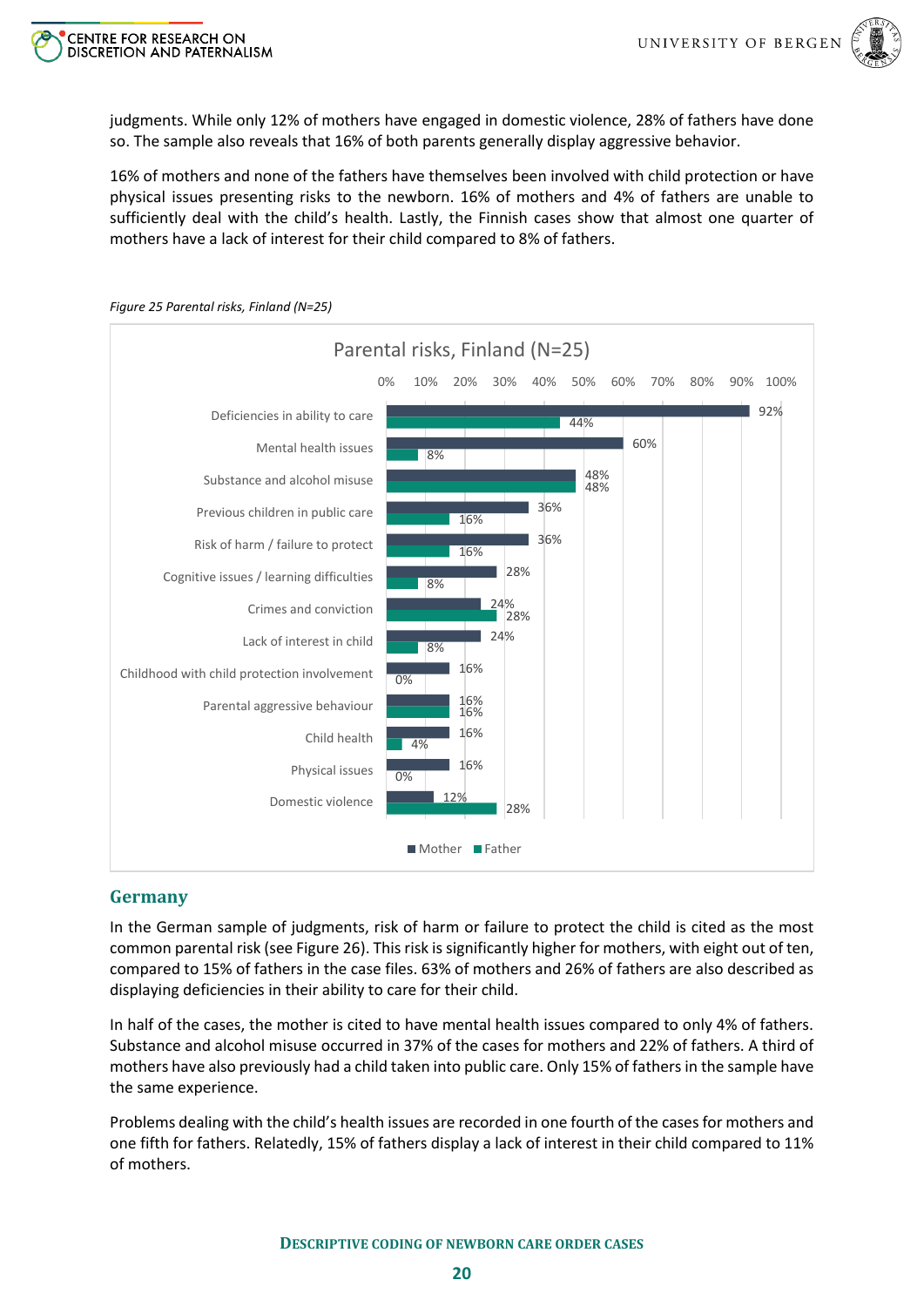

Less frequently in these judgments are references to parental aggressive behavior, alleged crimes and conviction of crimes, cognitive or learning difficulties, domestic violence and the lack of residence permit. About one tenth of mothers in the German cases are characterized as having aggressive behavior or have allegedly committed or are convicted of a crime. Fathers are only in very few cases regarded as aggressive or have crimes on their record, 4% and 7% respectively. While still only described in a few cases, fathers show higher risk of domestic violence (11%) compared to mothers (7%).

<span id="page-25-1"></span>



#### <span id="page-25-0"></span>**Ireland**

The Irish judgments most frequently cities deficiencies in ability to care as a parental risk to the newborn child (see [Figure 27\)](#page-26-1). Eight out of ten mothers and approximately half of fathers are unable or unwilling to care for the child according to the data. Furthermore, substance and alcohol misuse is relatively often described as an issue. Three quarters of mothers and a little less than half of fathers have substance or alcohol misuse problems. The cases also reveal that almost three quarter of the mothers in the sample have previously had other children in state custody. About a third of fathers have also had previous children in public care.

Mental health is a commonly described issue – especially for mothers. More than half of all mothers in these judgments have mental health issues compared to only one of ten fathers. The same trend is visible in terms of cognitive issues or learning difficulties; mothers being described as having these challenges in a third of the cases, whereas only 6% of fathers are cited with these disabilities.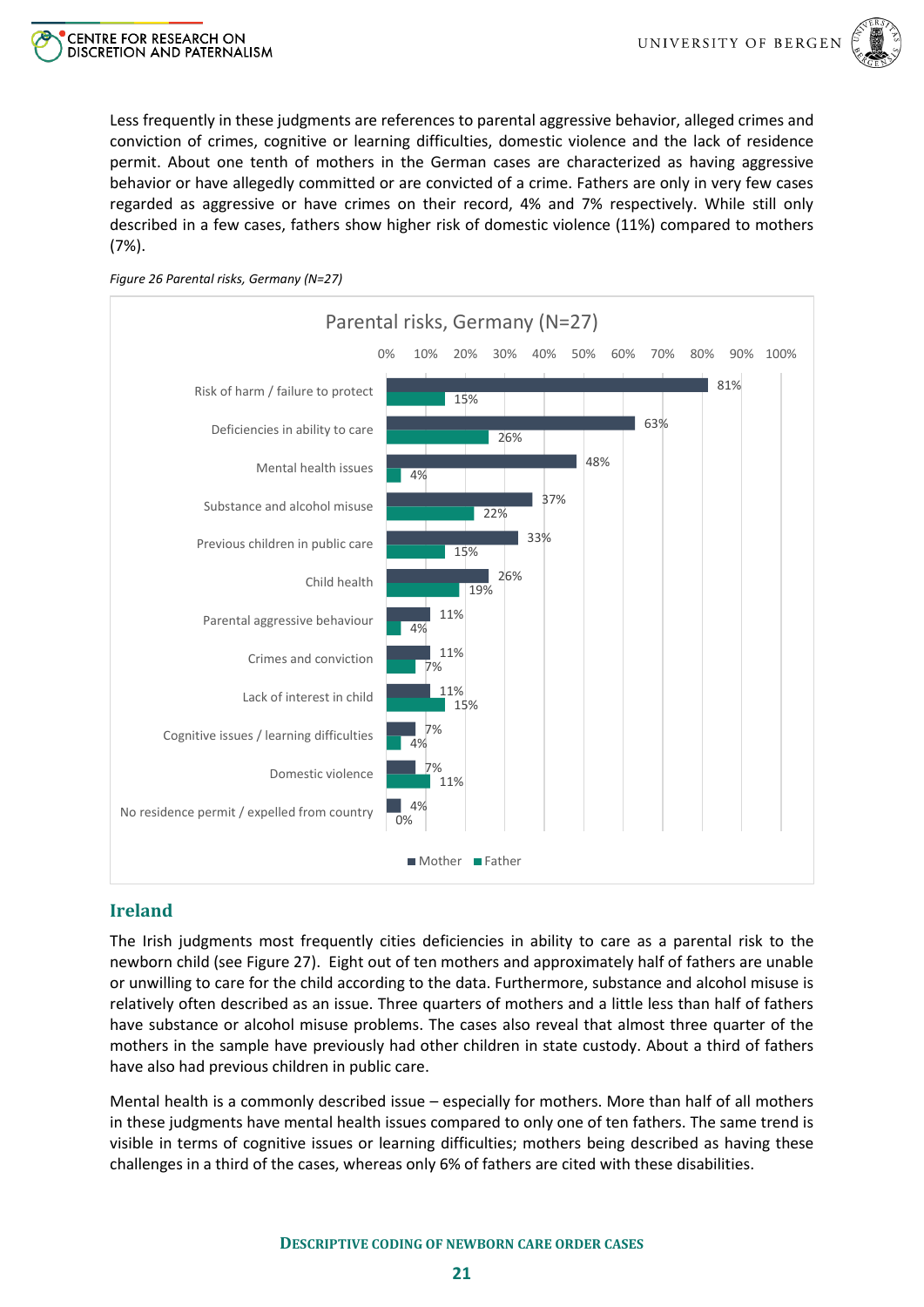

The Irish judgments reflect that domestic violence from both parents pose significant risks for the newborn child. A little above half of fathers and a little below half of mothers are described as conducting domestic violence in the sample. Furthermore, about a third of both parents in the judgments risk harming or failing to protect their own child. Relatedly, 12% of mothers and 29% of fathers have been described as displaying aggressive behavior and 18% of both parents have previously been convicted of or have allegedly committed a crime.

One fourth of mothers have themselves experienced child protection involvement in their own childhood and one mother have been described as being unable to cope with their child's health. Lastly, one fourth of fathers are noted as generally lacking an interest in their own child.



<span id="page-26-1"></span>*Figure 27 Parental risks, Ireland (N=17)*

CENTRE FOR RESEARCH ON

**DISCRETION AND PATERNALISM** 

## <span id="page-26-0"></span>**Norway**

The largest risk factor for Norwegian parents is deficiencies in the ability to care for the child, which is mentioned for nine out of ten mothers and over half of the fathers, see [Figure 28](#page-27-1) (note that a portion of fathers is unknown or absent, so less information is provided for fathers). Two out of three mothers have been described as having mental health issues, as are 16% of fathers. The same portion of fathers also has a childhood with substantial involvement from the child protection services, while this is the case for half of the mothers in the sample. Almost 40% of mothers and 14% of fathers in the Norwegian judgments in the sample have a learning difficulty or other cognitive issues.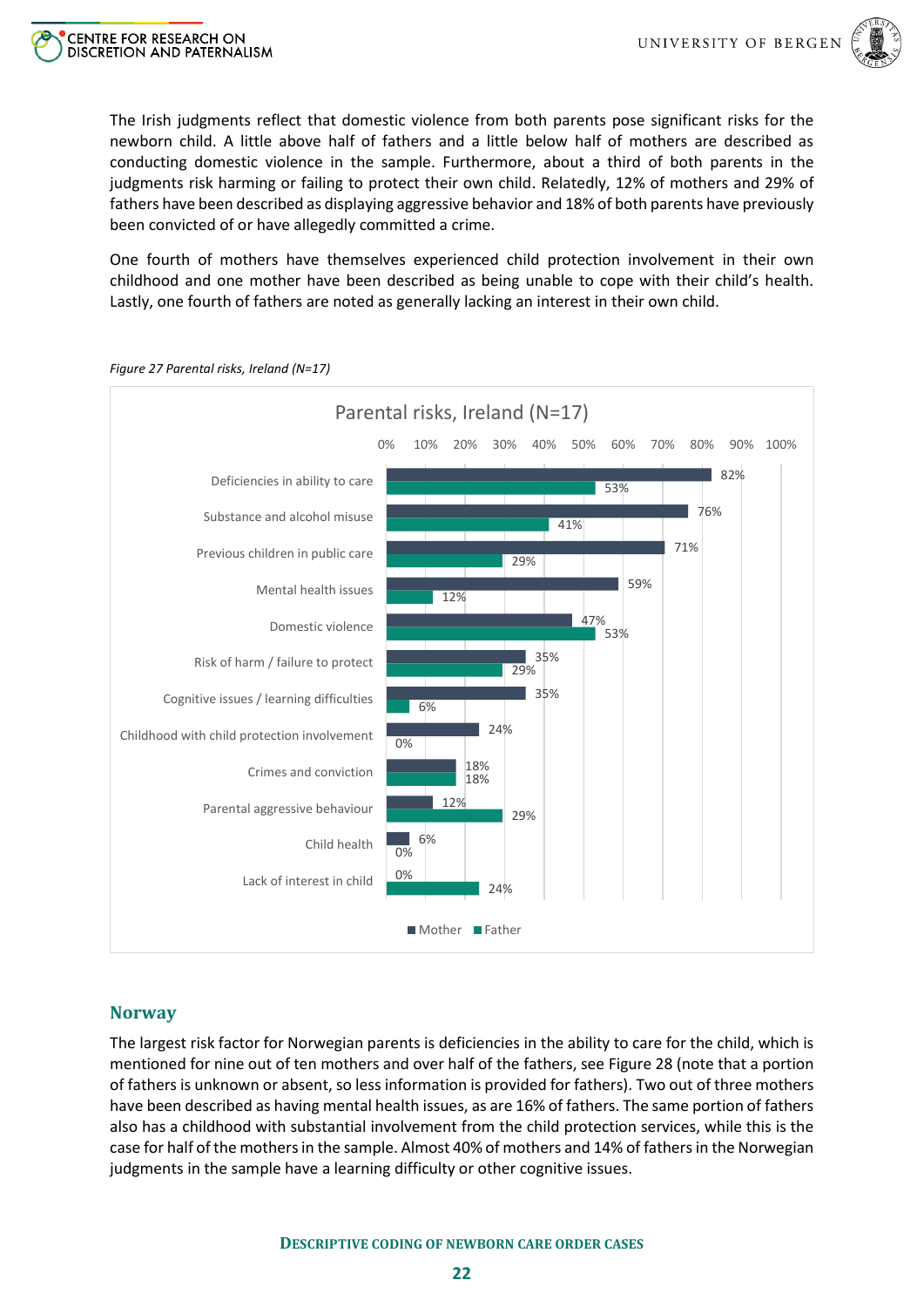

Every third mother has been described as having lost previous children to public care or mistreating them, this is also the case for 11% of fathers. Newborn children are completely dependent on their caregivers for protection, and 30% of mothers and 18% of fathers in the Norwegian sample have been noted to fail to protect the newborn child or expose them to harm. A quarter of mothers and one in eight fathers is described as having a substance misuse problem, which can include illicit drugs or misuse of prescription medication, alcohol or unspecified misuse of substances.

For smaller proportions of parents in the 76 Norwegian judgments, there are descriptions of aggressive behavior, domestic violence, crimes and convictions, challenges with caring for the impaired health of the newborn, physical challenges like disabilities or chronic illnesses, a lack of interest in the child, or challenges related to residence permits or legal residence in Norway (see towards the lower end of [Figure 28\)](#page-27-1).



<span id="page-27-1"></span>*Figure 28 - Parental risk factors, Norway (N=76)*

CENTRE FOR RESEARCH ON

**DISCRETION AND PATERNALISM** 

#### <span id="page-27-0"></span>**Spain**

In all of the Spanish judgments, mothers show deficiencies in their ability to care for their child (see [Figure 29\)](#page-28-0). Fathers pose the same risk in three out of four cases. Half of the mothers have also had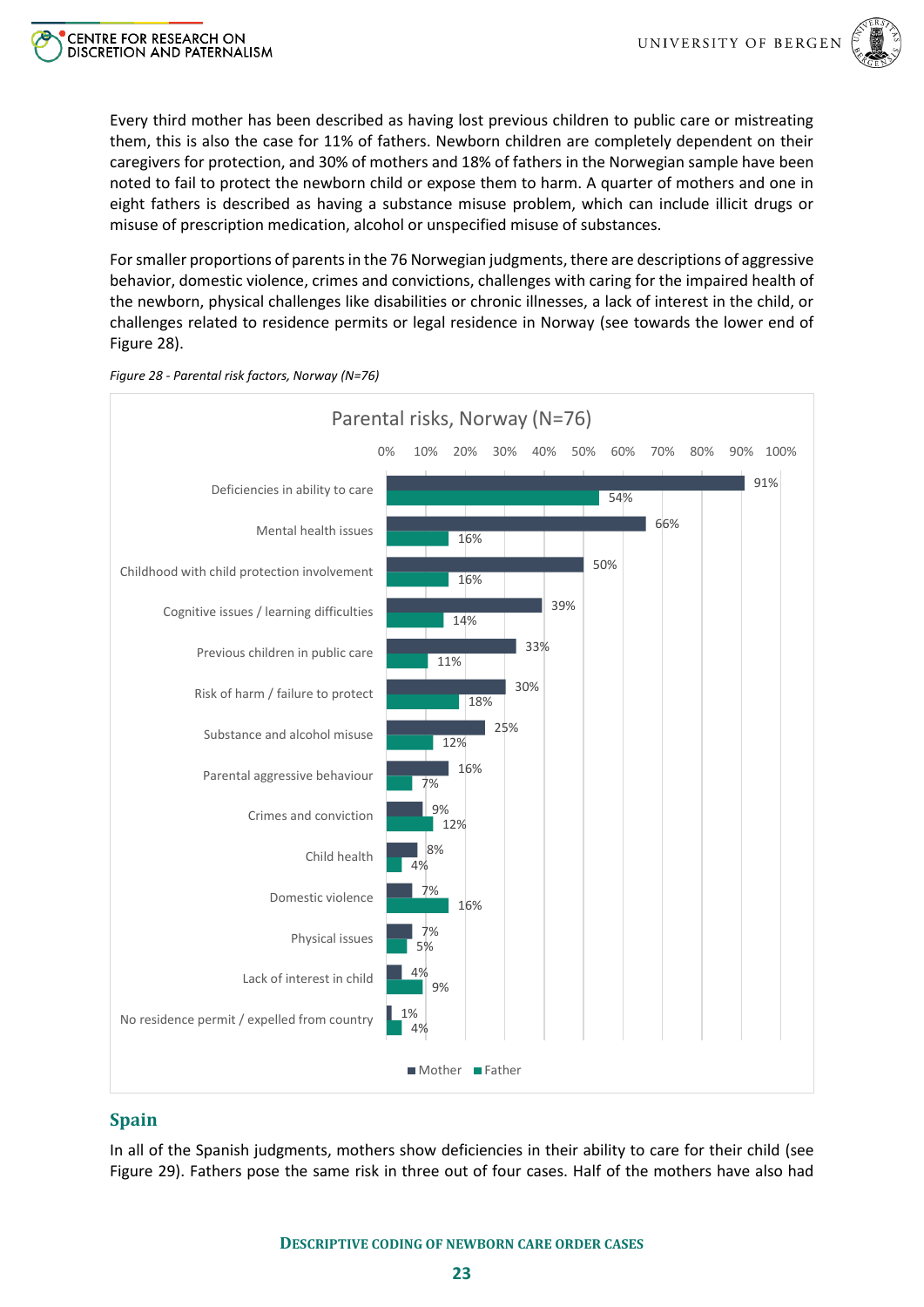

previous children in public care, whereas only 13% of fathers have the same previous experience in the sample. Almost half of the cases show that both parents lack an interest in their own child. About a third of mothers and one fifth of fathers have personally been involved with child protection agencies during their own childhood.

Substance and alcohol misuse are also frequently cited in the judgments. Almost half of the mothers have these challenges compared to about one fifth of fathers.

In about a third of the judgments, mothers have mental health issues. About one fifth are also cited as having cognitive issues or learning difficulties. The fathers on the other hand are less frequently described with such issues. One fifth of fathers have mental health issues and only 6% have cognitive issues or learning difficulties.

Almost one fifth of both parents in the Spanish judgments are described as having committed domestic violence, but very few have allegedly committed crimes or been convicted of such. 13% of mothers are characterized with parental aggressive behavior compared to 6% of fathers. Lastly, only 6% of fathers and no mothers pose risk of harm or failure to protect the child in these cases.



<span id="page-28-0"></span>*Figure 29 Parental risks, Spain (N=16)*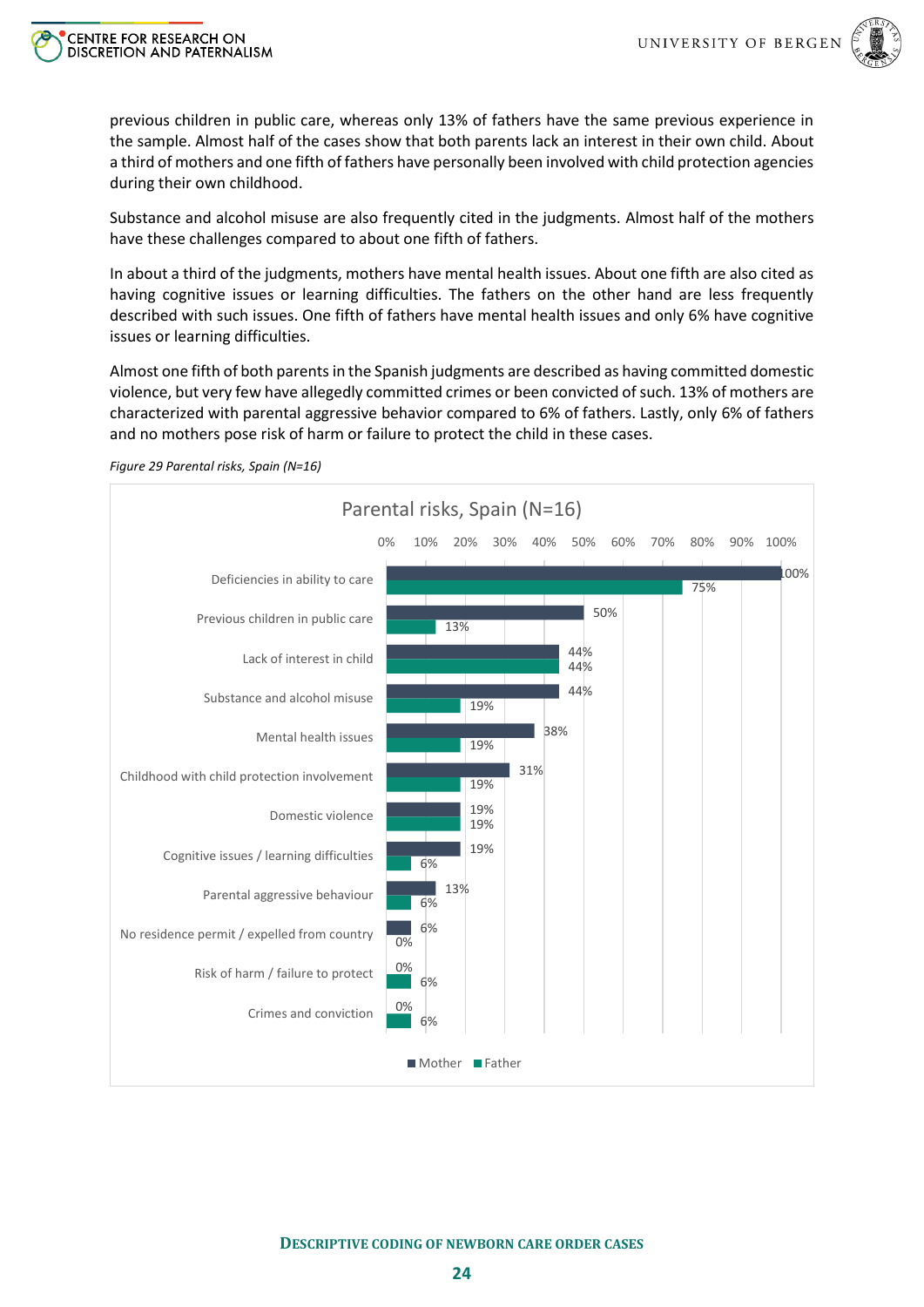



# <span id="page-29-0"></span>**The care order process**

# <span id="page-29-1"></span>**The judgments**

The 216 care order cases in the sample have varying length and content. Nine out of ten cases end in care orders. Most of them concern one child only. Most cases contain a description of the history and present situation, a description of risks present (mainly concerning the parents and their situation) and how these influence the child. The cases include reviews of legal obligations and stipulations, and these are applied to the specific case at hand.

There are differences between the countries regarding the length, structure and content of the judgments. The coding results will to some degree reflect these differences.

| Cases,<br>children and<br>care orders | <b>Austria</b> | <b>England</b> |                | Estonia Finland | Germany |                | Ireland   Norway | <b>Spain</b>   | <b>Total</b> |
|---------------------------------------|----------------|----------------|----------------|-----------------|---------|----------------|------------------|----------------|--------------|
| <b>Years</b>                          | 2016-<br>17    | $2015 -$<br>17 | $2016 -$<br>17 | 2016            | 2015-17 | $2012 -$<br>18 | 2016             | $2016 -$<br>17 |              |
| Cases                                 | 24             | 14             | 17             | 25              | 27      | 17             | 76               | 16             | 216          |
| <b>Newborns</b>                       | 25             | 14             | 17             | 25              | 28      | 18             | 77               | 16             | 220          |
| Care orders                           | 24             | 12             | 15             | 24              | 18      | 15             | 71               | 15             | 194          |
|                                       | 100,0<br>%     | 85,7%          | 88,2%          | 96,0%           | 66,7%   | 88,2%          | 93,4%            | 93,8<br>%      | 89,8%        |

*Table 1 - Cases, children, and care orders*

# <span id="page-29-2"></span>**Up until the care order proceedings**

The care order proceedings take place some weeks or months after the birth of the child, although involvement of the child welfare services often starts before that.

The child is on average two weeks old when it is placed out of home for the first time (see [figure 30\)](#page-29-3). In Germany, Ireland and Spain, the children are only about a week old, while the Norwegian children are almost four weeks old.

<span id="page-29-3"></span>The average age of the child when the care order is decided is 8.8 months (see [figure 30\)](#page-29-3). The Irish children are typically older than this (18.2 months), and the Norwegian are younger (4.4 months).



*Figure 30 - Child's age (N=220)*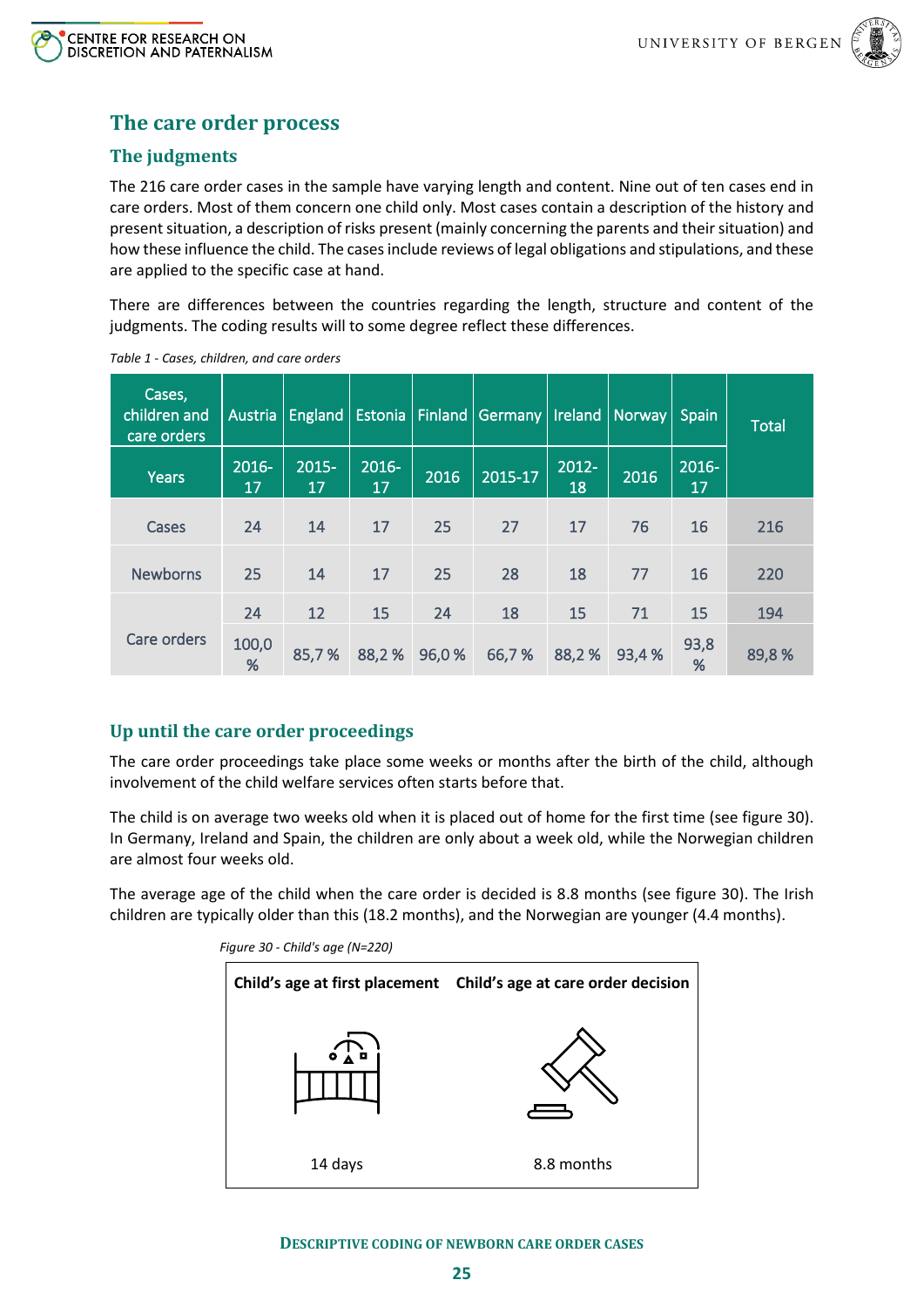



#### <span id="page-30-0"></span>*Placements and orders before the care order decision*

The kind of decision made for the first removal of the child can depend on the type of judicial system. In Spain, all removals are emergency care orders. This is also the case for almost 70% of Norwegian and over half of Austrian and Finnish cases (see [figure 31\)](#page-30-1). Estonia and Austria are different in that there are quite a lot of cases where the type of first removal is not mentioned. Ireland has the most voluntary placements – almost one in five first removals in this sample are voluntary.



<span id="page-30-1"></span>*Figure 31 - Type of first removal decision (N=216)*

Ireland and Austria both place the most children directly into public care from the hospital (four out of five), against about 60-70% in England, Spain, Norway, and Estonia. In Germany and Finland, around half of the cases involve direct placement into public care from the hospital (see [figure 32\)](#page-31-1).

Finland, who places the fewest children directly from the hospital and, also uses parent-child facilities the most. <sup>24</sup> After Finland, stays in parent-child facilities are the most used in England and Norway. Austria, Spain, and Estonia also use them regularly, while it is very rare in Ireland and Germany.<sup>25</sup> The average stay in a parent-child facility lasts for 70 days.

<sup>&</sup>lt;sup>24</sup> In Finland, a stay in a parent-child facility is a placement by the Finnish Child Welfare Act.

<sup>&</sup>lt;sup>25</sup> The first removal decisions in Germany are all temporary.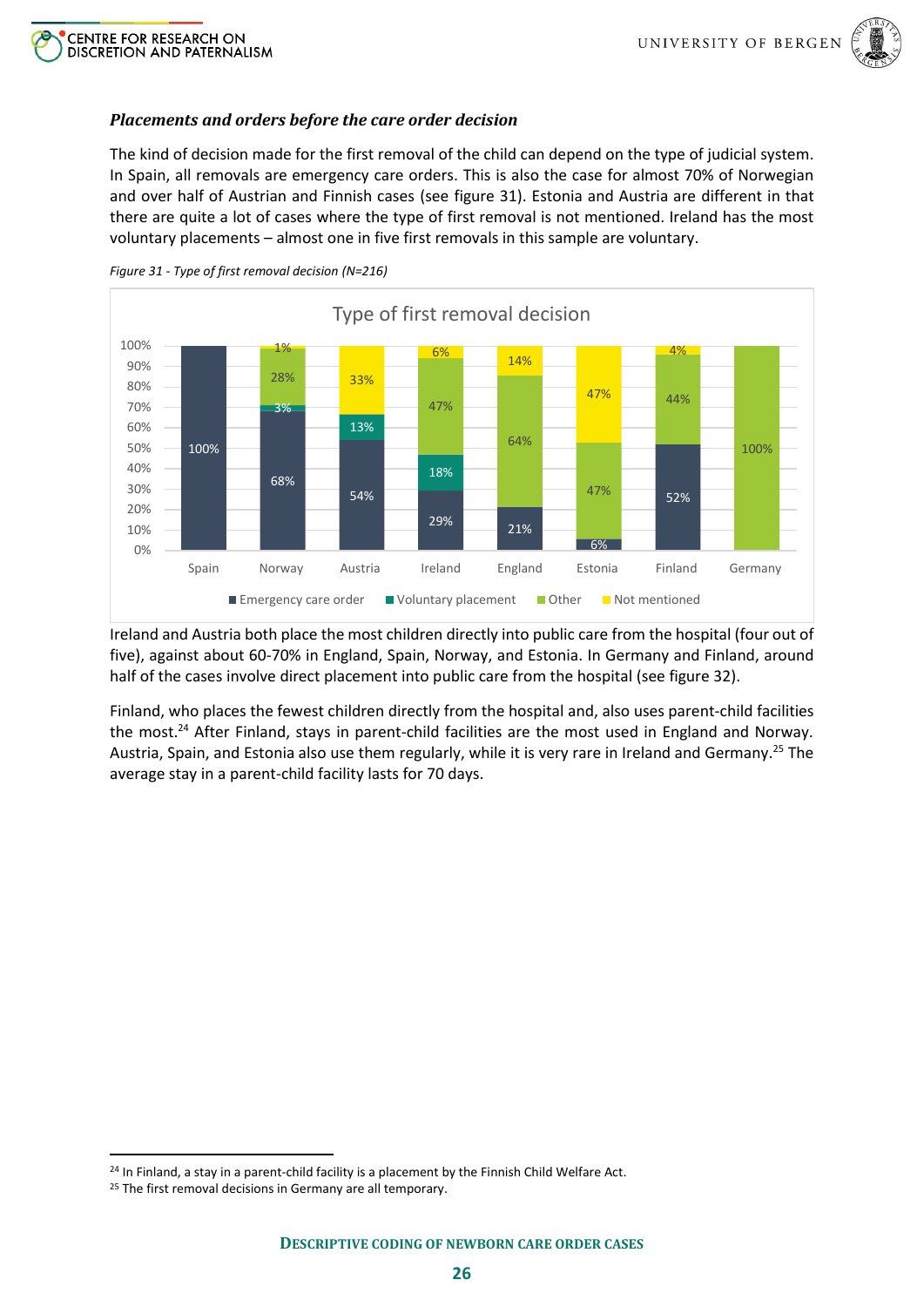



<span id="page-31-1"></span>*Figure 32 – Placement before care order decision (N=216)*



#### <span id="page-31-0"></span>*Experiences in the first days*

The newborn child can experience a lack of parenting skills and capacity, including risk or neglect, in the time between birth and first placement, by the hand of her parents. This includes instances where others (such as health care workers or staff at parent-child center) intervened to prevent harm to the child. It also includes instances where the parents were unable to prevent risk to the child posed by someone else.

The eight countries vary in how often the child has experienced risk or neglect in her first days, the highest prevalence is in Estonia and the lowest in Germany (se[e figure 33\)](#page-31-2). There are many cases where this kind of information is missing, where the first days of the child have not been mentioned or described (presented in the figure as "No/NA").



<span id="page-31-2"></span>*Figure 33 – If the child has experienced risk/neglect in her first days (N=220)*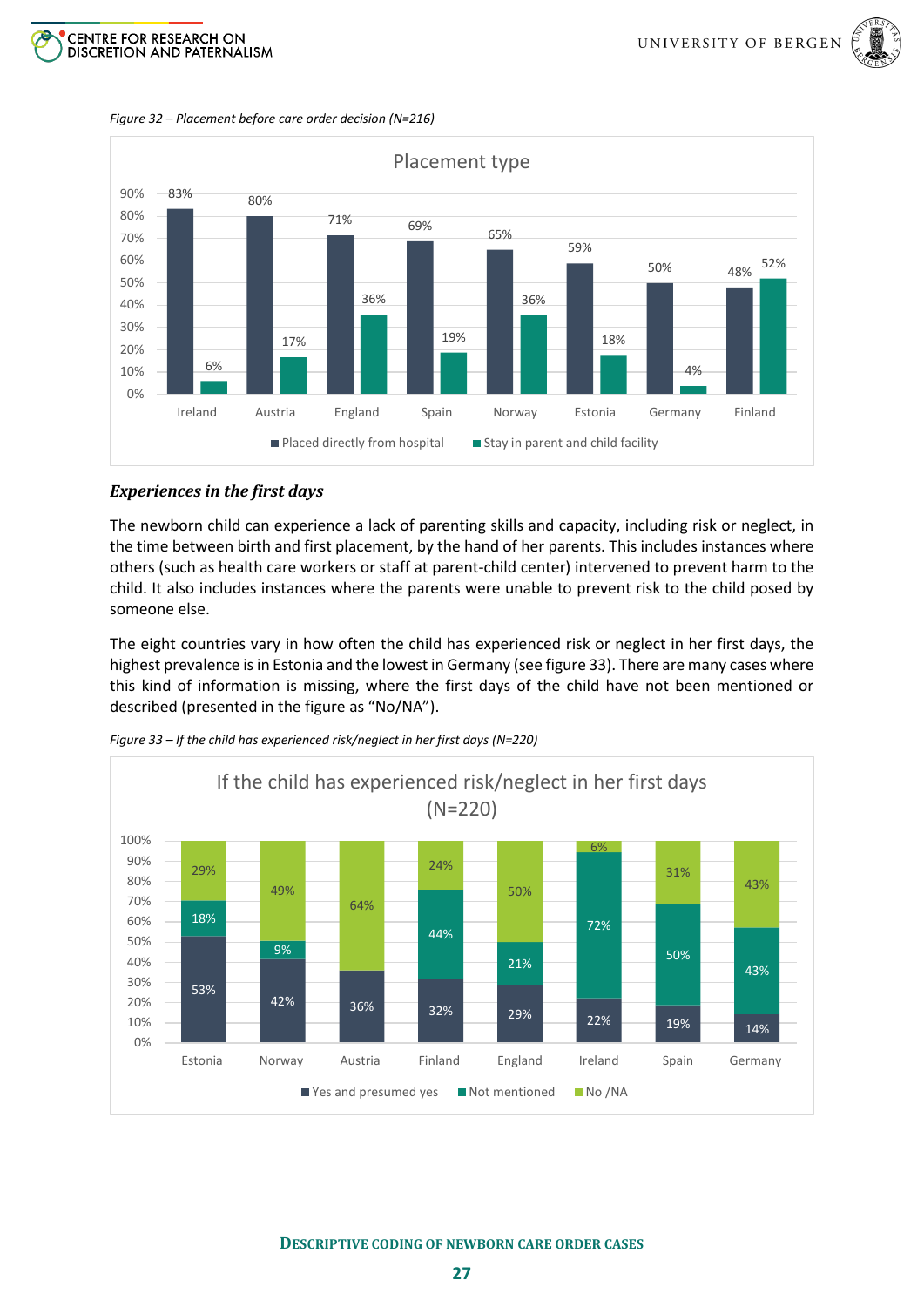



### <span id="page-32-0"></span>**The care order proceedings**

There are 245 children in total concerned in the 216 care order cases. 220 of these are the newborn children, and the remaining 25 children are older siblings of the newborns. 90% of judgments concern only one child, and it is rare that a case is about more than two children.

Most of the care order applications are approved. In Austria and Finland, this is the case for all or almost all cases, while the fewest are approved in Germany.<sup>26</sup>



*Figure 34 – Approval rate of care order applications (N=216)*

Norway and Finland are the only countries in this sample that have the opportunity to make decisions where some of the decision-makers dissent. This has not happened in any of the Finnish cases in this sample, while 5.3% of the Norwegian cases were decided with dissent.

In most of the care order cases, the parents did not consent to the child being taken into public care. In Finland and Germany, there was no consent from one or both of the parents in around 80% of cases (se[e figure 35\)](#page-33-1). England and Norway have no parental consent in around 70% of cases. For Estonia and Austria, this amounts to around half of the cases (but they also have a large portion of judgments where this is not mentioned). Ireland has the least non-consensual child removals and over half of their cases are with parental consent.

<sup>&</sup>lt;sup>26</sup> Among the German judgments in the data material, some are decided as interim care orders, and for some cases the final decision is missing. These cases are not recorded as care order – approved.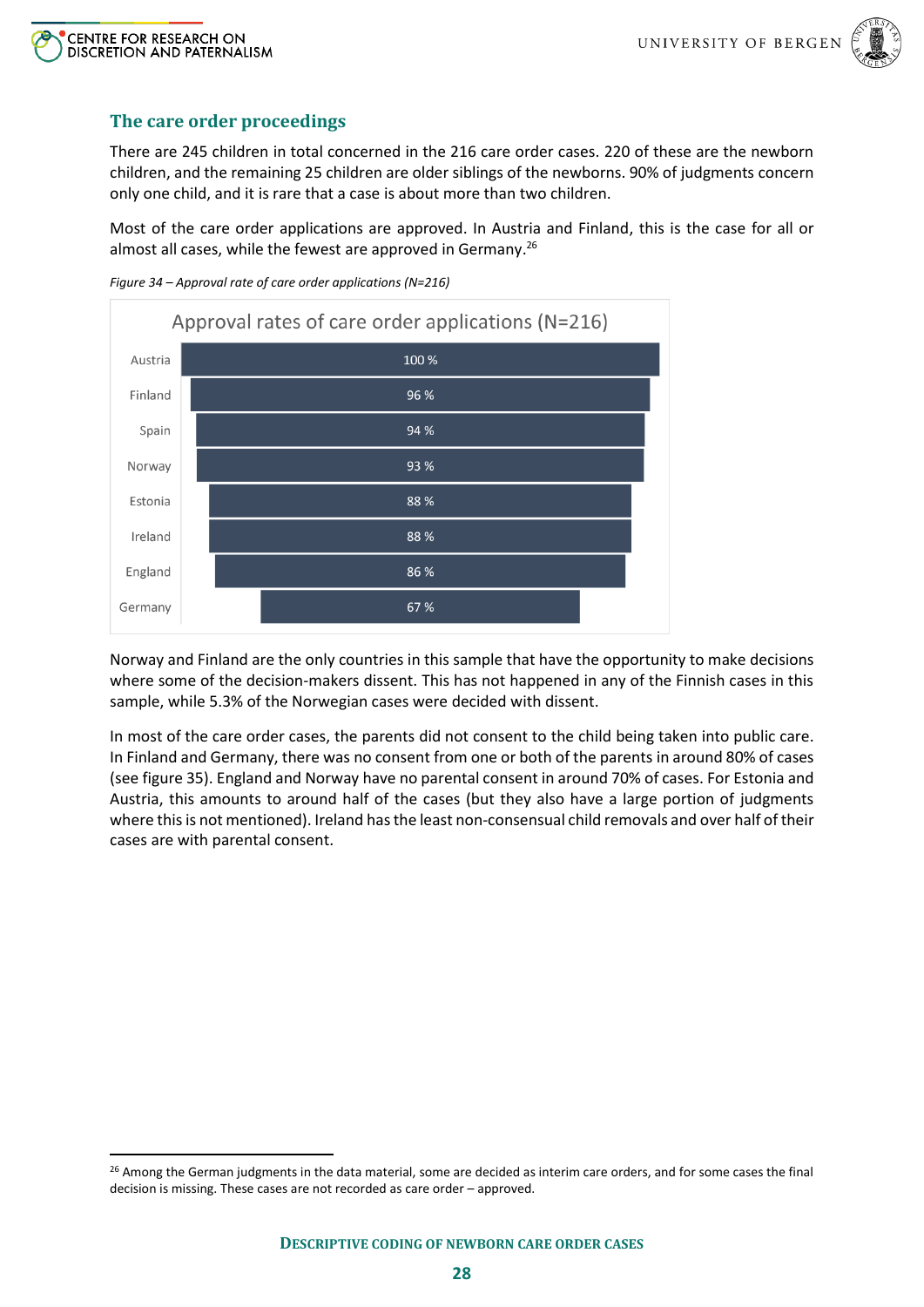





<span id="page-33-1"></span>*Figure 35 - Parental consent to child removal (N=216)*

#### <span id="page-33-0"></span>**After the care order proceeding**

Most of the judgments do not talk about the parent's contact abilities/rights once the child has been moved to foster care. Exceptions are Norway and England, who do grant contact in the care order decision itself (see [figure 36\)](#page-33-2). These numbers may show differences in the judicial system, as the question of contact in some countries is treated in different proceedings separate from the care order proceedings.

<span id="page-33-2"></span>



Over 70% of the Austrian children are placed with family in a kinship placement. This is far more than in the other countries – in England and Estonia, this happens a few times, in Finland, Germany and Ireland seldomly and never in Norway and Spain.